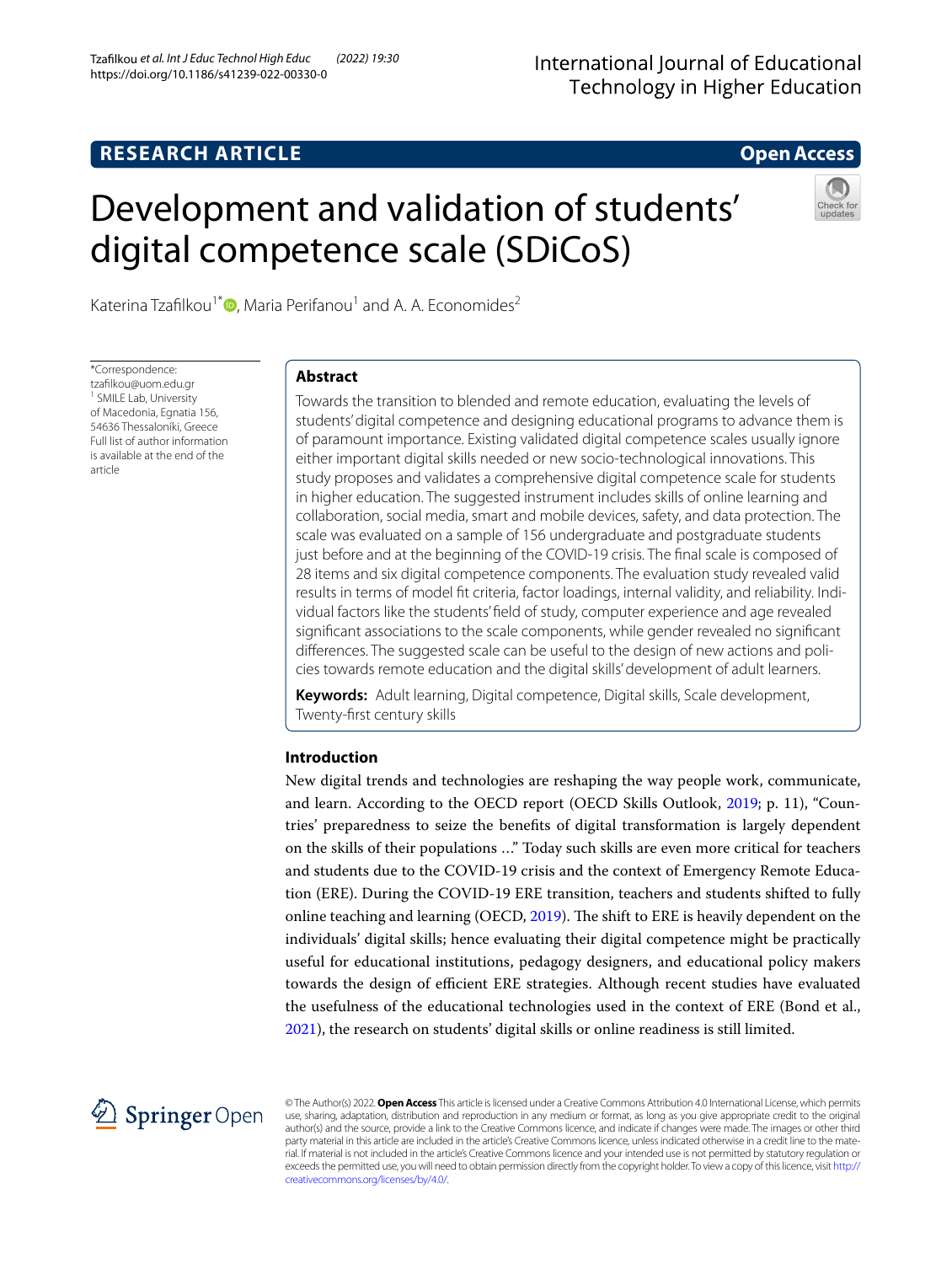Digital competence (DC) traditionally refects a person's ability to use digital technologies in a critical, collaborative, and creative way; also, the person should have the knowledge, skills, and attitude to be perceived as having the competence on a domain (European Commission, [2019a](#page-17-1); Marusic & Viskovic, [2018;](#page-18-1) Suwanroj et al., [2017](#page-18-2), [2018](#page-18-3)). A student's perceived digital competence refects his/her Information and Communication Technologies (ICT)-based knowledge and skills that can be used to perform ICTrelated tasks (Meng et al., [2019](#page-18-4)). Recent works confrm that students' perceived ICT competence signifcantly afect their academic achievement (Park & Weng, [2020\)](#page-18-5) and highlight the importance of understanding the global ICT trends on mobile, Internet and social media use (We Are Social & Hootsuite, [2020\)](#page-19-0). The European Commission ([2020\)](#page-17-2) also reports that such skills of social media and mobile use should be included in the Digital Competence and New Skills Agenda.

Research shows that there are several 'barriers' in supporting young adults' digital skills development; such barriers include the poor access to technology and limited support networks (Eynon & Geniets,  $2016$ ). The authors also explain that lack of experience and of digital skills decreases the levels of perceived usefulness of Internet in young people's lives. Also, according to Cullinan et al. [\(2021\)](#page-17-4), one-in-six higher education students are at risk of poor access to Internet, posing a signifcant barrier to attend their courses during the pandemic. The European Commission (EC,  $2018a$ ) admits that there is an urgent need to speed up the exchange of good practices in the feld of adult digital education.

Attempting to measure and quantify the students', teachers' or citizens' digital skills, several studies have developed methodologies to identify the key components of digital competence (e.g., All Aboard!, [2015;](#page-16-0) European Commission, [2019a](#page-17-1)). The newest version of the European Digital Competence Framework (DigComp 2.0) describes which skills are required to use digital technologies "in a confdent, critical, collaborative and creative way to achieve goals related to work, learning, leisure, inclusion and participation in our digital society" (European Commission, [2019a\)](#page-17-1). Several other frameworks suggest diferent versions (e.g., ESCO, [2019;](#page-17-6) Fraillon et al., [2019;](#page-17-7) UNESCO, [2018](#page-19-1)) of a digital competence framework, while recent studies attempt to extend the previous DC scales by including contemporary skills of critical thinking, communication, etc. (Peart et al., [2020](#page-18-6)).

However, these studies mainly concern the generic population and are not student oriented. Most important, the recently emerged digital skills regarding mobile/e-learning, mobile/e-commerce and social media activities are considered in a limited number of studies (e.g., Perifanou, & Economides, [2019b](#page-18-7); Lee et al., [2015](#page-18-8)). Last, several research studies are focused on measuring the students' digital skills across diferent contexts and regions using existing students' DC frameworks, but only a few (e.g., Alarcón et al., [2020](#page-16-1); Kuzminska et al., [2018](#page-18-9)) attempted to quantitatively evaluate or adjust the applied scales.

Motivated by the afore described research gap, this study seeks to quantitatively adjust and evaluate a recent instrument on the students' DC, forming a validated students' digital competence scale (SDiCoS) that can be applied in the context of remote education and university students. The suggested validated scale is based on a recently proposed framework and instrument (Perifanou, & Economides, [2019a,](#page-18-10) [2019b](#page-18-7)) which aims at measuring individuals' digital skills and knowledge on today's computer and Internet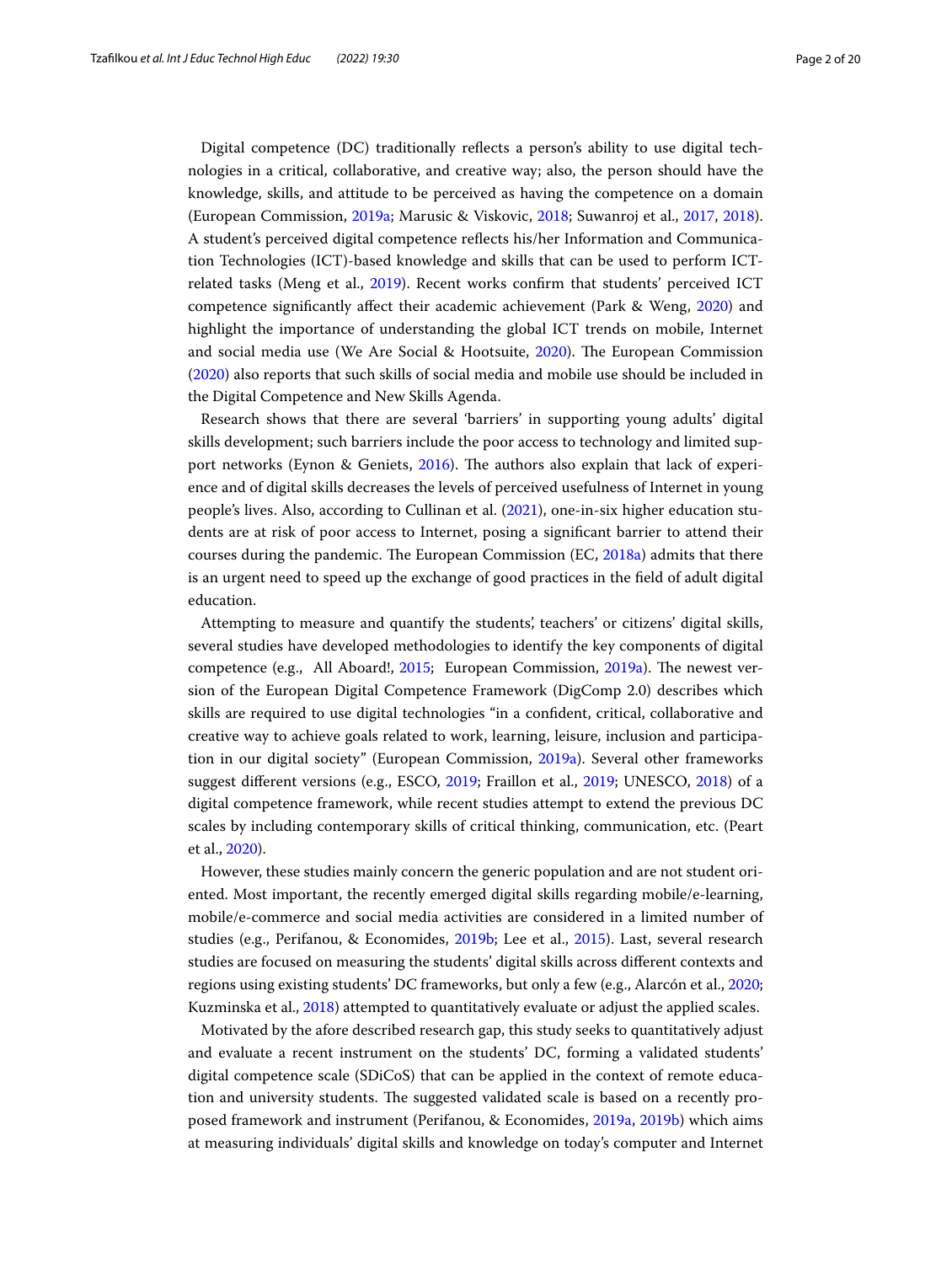use, as well as social media and mobile activities. Also, since previous studies reported the efects of personal factors on students' digital skill components (He & Zhu, 2017; Tømte & Hatlevik, [2011\)](#page-18-11) and online learning (Yu, [2021](#page-19-2)), this study also seeks to explore the potential diferences across the DC components based between diferent groups of students. Towards this goal, the main research objectives (ROs) are formed as follows:

RQ1: To develop and quantitatively validate a scale to measure the students' digital competencies considering the context of remote education.

RQ2: To explore the signifcant diferences in the students' digital skills, between different groups of students including their gender, age, feld of study and experience in computer use.

Overall, the fndings can contribute towards the design of a comprehensive DC scale that considers recent technological trends, and concerns both undergraduate and postgraduate students' competence items. Also, it might be practically useful towards the design and implementation of actions or policies to detect DC gaps and reinforce the adult learners' digital competence in remote and blended learning.

#### **Related works**

Several previous studies examined the structure of digital competence models and instruments by applying statistical methods. Many of those studies (e.g., Oberländer et al., [2020](#page-18-12); Tondeur et al., [2017;](#page-18-13) Touron et al., [2018\)](#page-18-14) performed frst and/or second order confrmatory factor analyses (CFA). Other studies performed exploratory factor analyses (EFA) to identify the main components that form digital competence scale (e.g., Internet skills scale, Technology/ICT Literacy, etc.) either for students' (e.g., Lau & Yuen, [2014](#page-18-15); van Deursen et al., [2016](#page-19-3)) or teachers' digital skills (e.g., Siddiq et al., [2016](#page-18-16); Touron et al., [2018\)](#page-18-14).

Furthermore, much of the research in students' DC regards the examination of structural relationships between the components (e.g., Aesaert et al., [2015](#page-16-2); Hatlevik et al., [2015](#page-17-8); Schmid & Petko, [2019](#page-18-17)) or it has been implemented out of the educational context, mainly focusing on the employment sector (e.g., Oberländer et al., [2020](#page-18-12)).

Table [1](#page-3-0) selectively presents the scale size, components, and validation methods of previous quantitative studies that designed DC scales (either for students, teachers, or other individuals), in the context of higher, secondary, or primary education across diferent regions.

As depicted in Table [1](#page-3-0), only a few studies have been validated in the population of undergraduate students and/or in European countries. Second, none of the cited studies has employed a partial least squares structural equation modeling (PLS-SEM) approach to identify or confrm a digital competence measurement scale, although PLS-SEM has been proved more reliable for applying confrmatory factor analyses, compared to Covariance-based (CB-SEM) approaches (Asyraf & Afthanorhan, [2013](#page-16-3)).

In the meanwhile, there have been several studies (Marusic & Viskovic, [2018](#page-18-1); Suwanroj et al., [2017](#page-18-2), [2018](#page-18-3)) that examined the structure of digital competence instruments by applying qualitative approaches (e.g., expert views and/or combined/reviewbased approaches). Recently, Perifanou and Economides [\(2019a](#page-18-10), [2019b](#page-18-7)) proposed a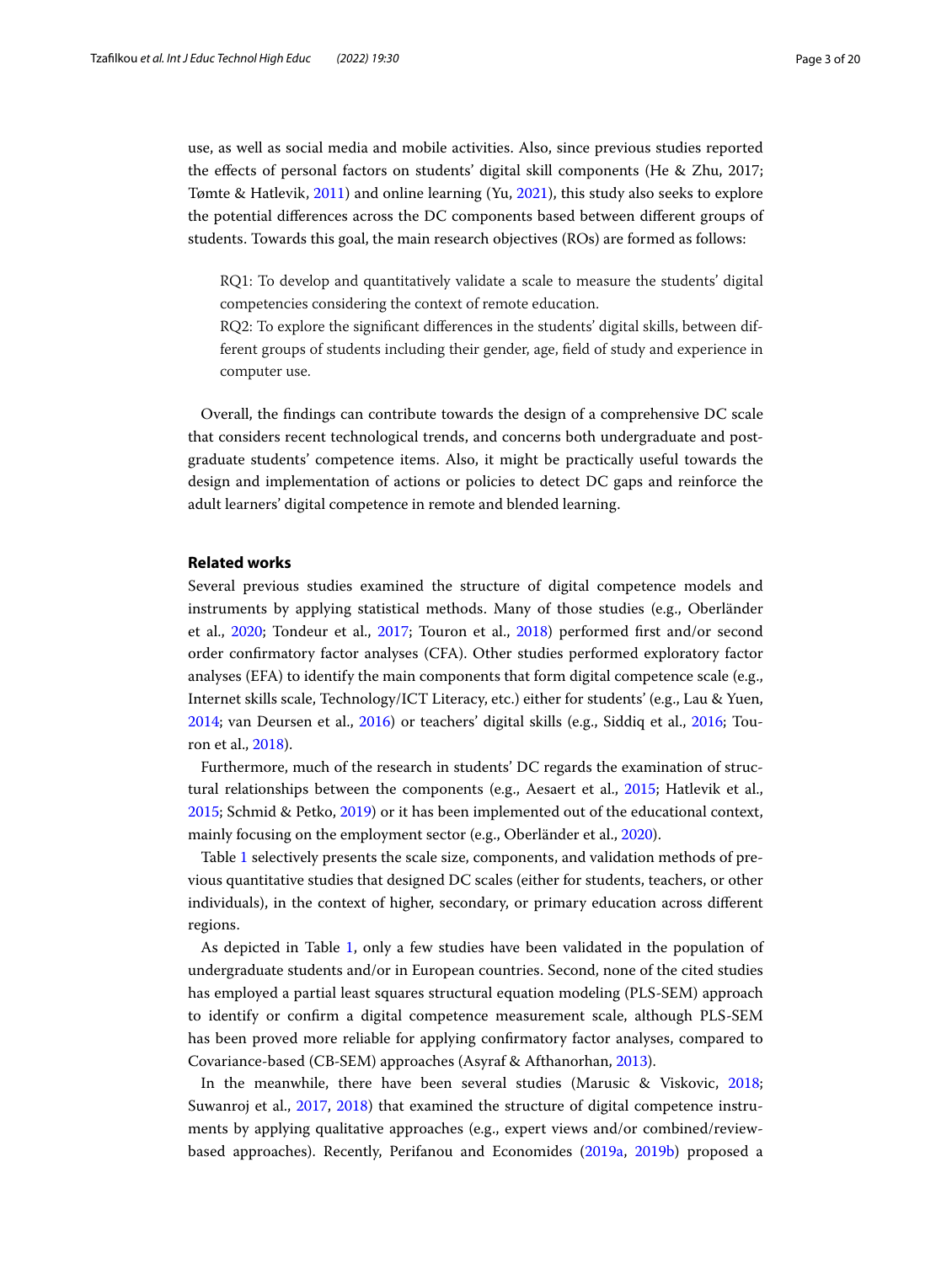| <b>Authors</b>                       | Method(s)                                  | Software         | Scale/components                                                                                                                                                                                                                                                                                                                                                                                                                                                                                   | Target subject/<br>Country                            |
|--------------------------------------|--------------------------------------------|------------------|----------------------------------------------------------------------------------------------------------------------------------------------------------------------------------------------------------------------------------------------------------------------------------------------------------------------------------------------------------------------------------------------------------------------------------------------------------------------------------------------------|-------------------------------------------------------|
| Alarcón et al. (2020)                | CB-CFA and correla-<br>tion analysis       | N/A              | 8 components-29<br>items<br>(1) Professional<br>engagement, (2)<br>Digital resources, (3)<br>Teaching and learn-<br>ing, (4) Assessment,<br>(5) Empowering, (6)<br>Facilitating learners'<br>digital, (7) Digital<br>environment, and<br>(8) Extrinsic digital<br>engagement                                                                                                                                                                                                                       | Educators/Spain and<br>Latin America                  |
| Peart et al. (2020)                  | EFA and CB-CFA                             | N/A              | 11 components-59<br>items<br>(1) Management and<br>use of information<br>and data, (2) Com-<br>munication skills,<br>(3) Digital content<br>creation, (4) Manage-<br>ment and security<br>of information and<br>digital content, (5)<br>Ethics and digital<br>responsibility, (6)<br>Social and political<br>behaviours and<br>attitudes, (7) Digital<br>empathy, (8) Social<br>and digital engage-<br>ment, (9) Critical<br>thinking, (10) Demo-<br>cratic attitudes, (11)<br>Prosocial behaviour | Young people/Spain,<br>United Kingdom                 |
| Suwanroj et al. (2019) 2nd order CFA |                                            | LISREL 8.72      | 7 components-24<br>items<br>(1) Fundamental of<br>digital, (2) Accessing<br>digital information,<br>(3) Using digital infor-<br>mation, (4) Creating<br>digital information<br>and media, (5)<br>Communicating<br>digital information,<br>(6) Managing digital<br>information, and (7)<br>Evaluating digital<br>information                                                                                                                                                                        | Undergraduate stu-<br>dents/Thailand                  |
| Kong et al. (2019)                   | EFA and CB-CFA                             | SPSS 21, AMOS 24 | 4 components-16<br>items<br>(1) Meaningfulness,<br>(2) impact, (3) Crea-<br>tivity belief, and (4)<br>Competence belief                                                                                                                                                                                                                                                                                                                                                                            | Primary school pupils/<br>Hong Kong                   |
| Blayone et al. (2018)                | Correlation analysis<br>and Cronbach alpha | N/A              | 4 components-26<br>items<br>$(1)$ Technical, $(2)$<br>communicational,<br>(3) Informational,<br>Computational                                                                                                                                                                                                                                                                                                                                                                                      | Students (higher<br>education)/Georgia<br>and Ukraine |

<span id="page-3-0"></span>**Table <b>1** Quantitative studies on digital skills scale development/validation across different regions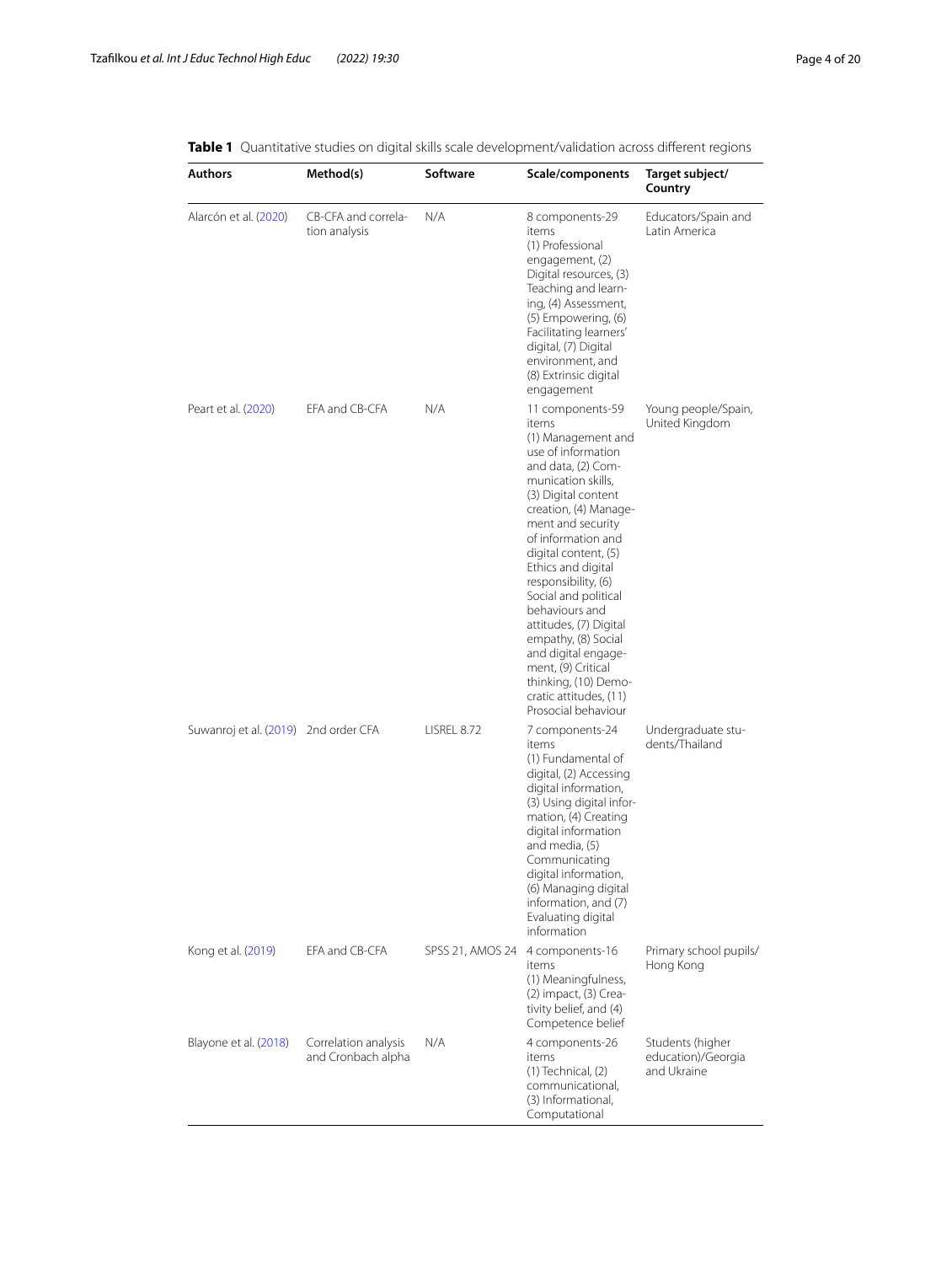# **Table 1** (continued)

| Authors                               | Method(s)                       | Software         | Scale/components                                                                                                                                                                                                                             | Target subject/<br>Country                              |
|---------------------------------------|---------------------------------|------------------|----------------------------------------------------------------------------------------------------------------------------------------------------------------------------------------------------------------------------------------------|---------------------------------------------------------|
| Kim and Choi (2018)                   | EFA and CB-CFA                  | AMOS 23.0        | 5 components-17<br>items<br>(1) Self-identity in<br>digital environment,<br>(2) Reasonable activ-<br>ity online, (3) Social/<br>cultural engage-<br>ment, (4) Fluency for<br>the Digital tools, and<br>(5) Ethics for digital<br>environment | Teachers/Korea                                          |
| Touron et al. (2018)                  | 1st and 2nd order<br>CB-CFA     | AMOS 23          | 5 components-54<br>items<br>$(1)$ IT information and<br>literacy information,<br>(2) Communicating<br>and collaborating, (3)<br>Creating digital con-<br>tent, (4) Security, and<br>(5) Troubleshooting                                      | Teachers/Spain                                          |
| Kuzminska et al.<br>(2018)            | <b>EFA</b>                      | SPSS             | 2 components-18<br>items<br>(1) Digital compe-<br>tencies as mean of<br>communication, and<br>(2) competencies of<br>professional usage<br>digital resources                                                                                 | Students and teachers<br>(higher education)/<br>Ukraine |
| Tondeur et al. (2017)                 | EFA and CB-CFA                  | SPSS 21, AMOS 21 | 2 components-19<br>items<br>(1) Competencies to<br>support pupils for<br>ICT use in class, and<br>(2) Competencies to<br>use ICT for instruc-<br>tional design                                                                               | Pre-service teachers/<br>Belgium                        |
| Elstad and Christo-<br>phersen (2017) | <b>CB-SEM CFA</b>               | SPSS AMOS 22     | 2 components-16<br>items<br>(1) Self-efficacy for<br>influencing students'<br>use of ICT in the<br>service of learning,<br>and (2) Self-efficacy<br>for maintaining<br>discipline                                                            | Students and teachers<br>(higher education)/<br>Norway  |
| Choi et al. (2017)                    | EFA and CFA                     | AMOS             | 5 components-26<br>items<br>(1) Internet political<br>activism, (2) Techni-<br>cal skills, (3) Local/<br>global awareness, (4)<br>Critical perspective,<br>and (5) Networking<br>Agency                                                      | Students (under and<br>postgraduate)/USA                |
| Al Khateeb (2017)                     | EFA and correlation<br>analysis | N/A              | 4 components-19<br><b>items</b><br>(1) Procedural com-<br>petence, (2) Social-<br>digital competence,<br>(3) Digital discourse<br>and (4) Strategic<br>competence                                                                            | Preservice teachers/<br>Kingdom of Saudi<br>Arabia      |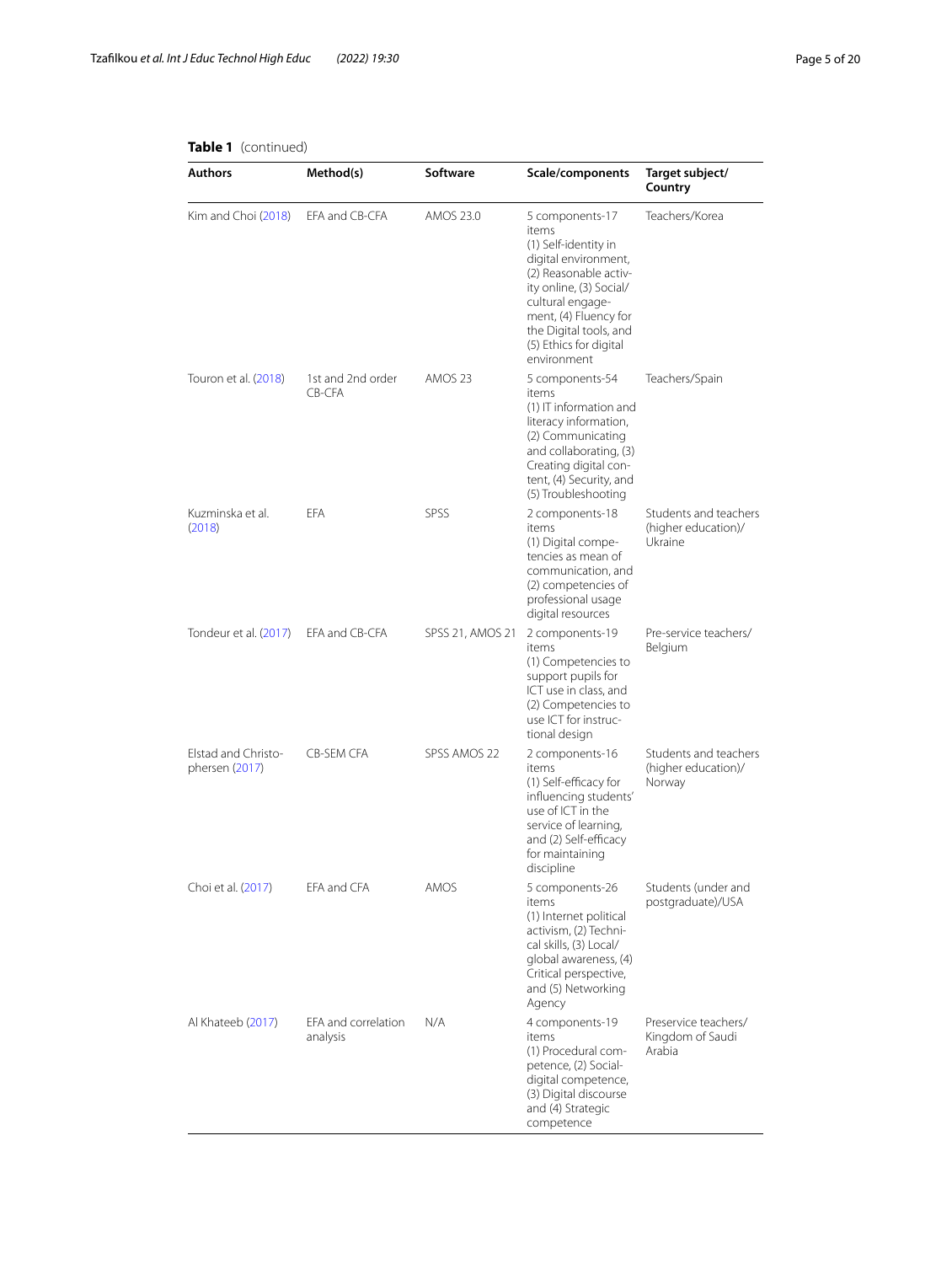| Authors                             | Method(s)                                          | Software           | Scale/components                                                                                                                                                                                                                        | Target subject/<br>Country                                        |
|-------------------------------------|----------------------------------------------------|--------------------|-----------------------------------------------------------------------------------------------------------------------------------------------------------------------------------------------------------------------------------------|-------------------------------------------------------------------|
| Mengual-Andrés<br>et al. (2016)     | Correlation analysis<br>and Cronbach alpha         | N/A                | 5 components-52<br>items<br>(1) Technological<br>literacy, (2) Informa-<br>tion access and use,<br>(3) Communication<br>and collaboration, (4)<br>Digital citizenship,<br>(5) Creativity and<br>innovation                              | Students (higher<br>education)/Spain                              |
| Siddiq et al. (2016)                | <b>ESEM</b>                                        | MPLUS 7.2          | 3 components-12<br>items<br>(1) Accessing digital<br>information, (2)<br>Evaluating digital<br>information, (3)<br>sharing and com-<br>municating digital<br>information                                                                | Teachers (secondary<br>education) / Norway                        |
| Koc and Barut (2016) EFA and CB-CFA |                                                    | SPSS               | 4 components-35<br>items<br>(1) Functional con-<br>sumption, (2) Critical<br>consumption, (3)<br>Functional prosump-<br>tion, and (4) Critical<br>prosumption                                                                           | Students (higher<br>education)/Turkey                             |
| van Deursen et al.<br>(2016)        | EFA and CB-CFA                                     | AMOS               | 5 components-35<br>items<br>(1) Operational<br>skills, (2) Navigation<br>information skills, (3)<br>Social skills, (4) Crea-<br>tive skills, (5) Mobile<br>skills                                                                       | General public (stu-<br>dents: 16.3%)/UK and<br>Netherlands       |
| Lee et al. (2015)                   | EFA and CB-CFA                                     | N/A                | 2 components-8<br>items<br>(1) Participation and<br>distribution, and (2)<br>Creation and produc-<br>tion                                                                                                                               | Students (primary,<br>secondary, and junior<br>college)/Singapore |
| Hatlevik et al. (2015)              | Correlation analysis<br>and multilevel<br>analysis | SPSS <sub>21</sub> | 5 components-25<br>items<br>(1) Cultural capital,<br>(2) Language integra-<br>tion, (3) Previous aca-<br>demic achievements,<br>(4) Self-efficacy, and<br>(5) Strategic informa-<br>tion use                                            | Secondary students/<br>Norway                                     |
| Aesaert et al. (2015)               | EFA and SEM-CFA                                    | AMOS 21            | 7 components-94<br>items<br>(1) Learning motiva-<br>tion, (2) Learning<br>style, (3) Parental<br>ICT attitude, (4)<br>Parental ICT support,<br>(5) Teacher's ICT<br>attitude, (6) Pupil's<br>ICT attitude, and (7)<br>ICT self-efficacy | Primary school pupils/<br>Belgium                                 |

#### **Table 1** (continued)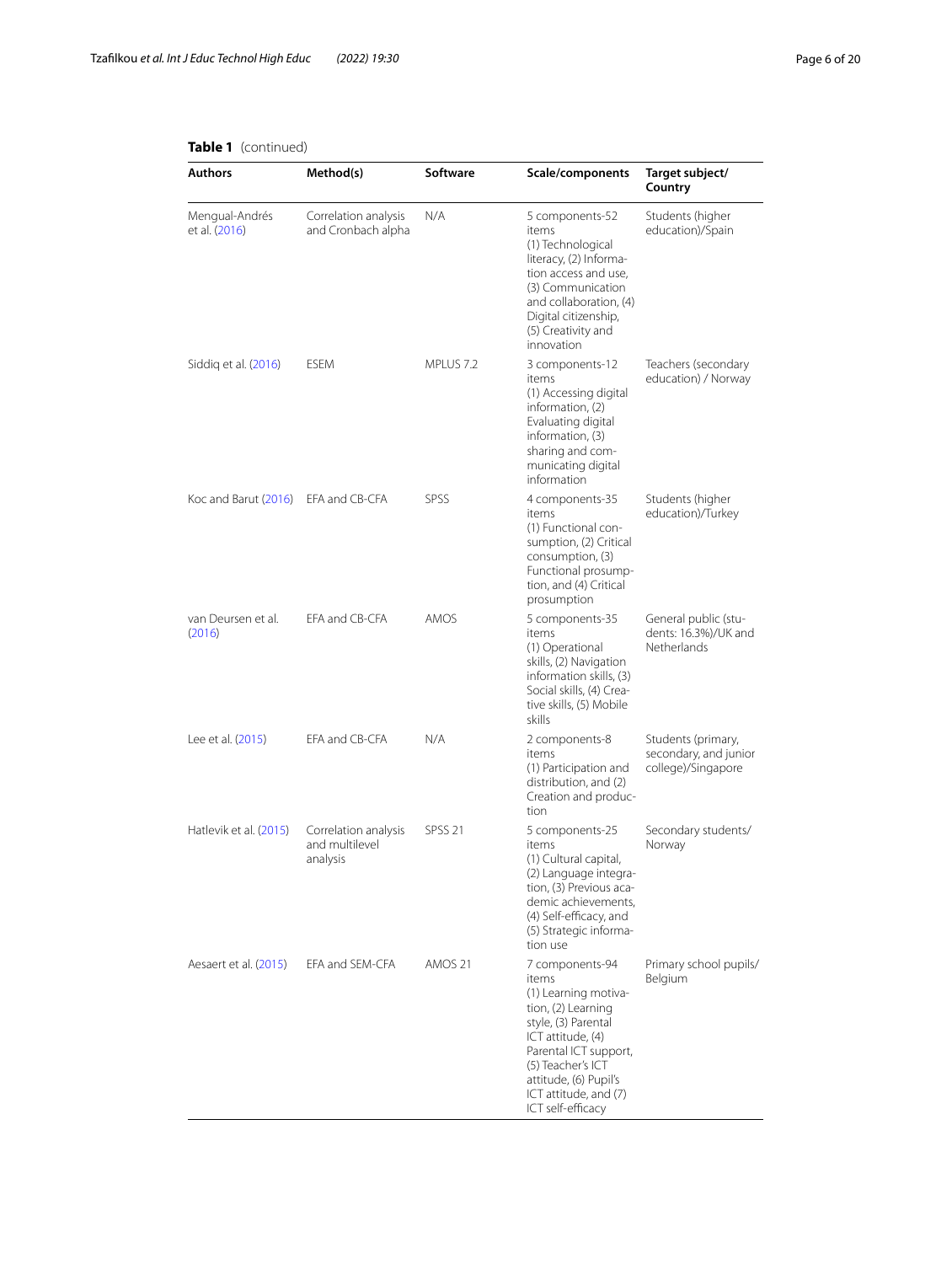| <b>Authors</b>      | Method(s)      | Software    | Scale/components                                                                                                  | Target subject/<br>Country             |
|---------------------|----------------|-------------|-------------------------------------------------------------------------------------------------------------------|----------------------------------------|
| Lau and Yuen (2014) | EFA and CB-CFA | AMOS 20.0.0 | 3 components-17<br>items<br>(1) Information<br>literacy, (2) Internet<br>literacy, and (3) Com-<br>puter literacy | Secondary school<br>students/Hong Kong |

|  | Table 1 (continued) |
|--|---------------------|
|--|---------------------|

*CB* Covariance-based, *CFA* Confrmatory Factor Analysis, *EFA* Exploratory Factor Analysis, *ESEM* Exploratory Structural Equation Modelling, *SEM* Structural Equation Modelling

comprehensive framework and an instrument consisting of 56-items to measure the students' DC. The suggested instrument is informed by and extends previous popular DC frameworks (All aboard!, [2015;](#page-16-0) European Commission, [2019a](#page-17-1); Fraillon et al., [2019](#page-17-7); UK, [2019;](#page-19-4) UNESCO, [2018](#page-19-1)). Comparing to previous models, this instrument meets the today's DC requirements by including skills related to the social media and mobile use.

### **Materials and methods**

#### **Instrument**

The initial instrument of this study (Perifanou, & Economides, [2019a](#page-18-10), [2019b](#page-18-7)) was composed of 56 items and four dimensions namely (i) Access, Search and Find, (ii) Use, Store, Manage, Evaluate and Delete, (iii) Communicate, Collaborate, and Share, and (iv) Create, Apply, Modify, Combine, Solve and Protect. The items in the four dimensions considered new digital innovations (e.g., social media and smart devices), as well as ethical and responsible behavior).

For the needs of this study, some items were adjusted through rephrasing or adding explanatory comments and examples. Five experts in the feld of Technology Enhanced Learning (TEL) reviewed the instrument's items regarding the wording, and the quality of the items, to minimize misperceptions. Ten, after an initial PLS-SEM evaluation of the responded adjusted questionnaire, several items were removed due to low internal consistency scores, forming at last a six-component (by adding two components) instrument and 28 items. So, the initial 4 dimensions were adjusted to six components and the initial 56 items were reduced to 28 items. The proposed components are (1) Search, Find, Access (SFA); (2) Develop, Apply, Modify (DAM); (3) Communicate, Collaborate, Share (CCS); (4) Store, Manage, Delete (SMD); (5) Evaluate (EV); and (6) Protect (PR). The final instrument is presented in [Appendix](#page-14-0). All the items are measured on a 5-point Likert scale (1: strongly disagree to 5: strongly agree). The questionnaire's used terms were explained to the participants as follows: "Smart device=smartphone, tablet, laptop, pc, camera, navigator, game console, smart TV, etc.; Object=document, picture, movie, software, app, etc.".

### **Sample characteristics and data collection**

During the period between January and February 2020, the DC questionnaire was distributed in a written form to students in two diferent undergraduate university courses (e-Commerce and e-Business, Information Systems in Management), and in April 2020 it was sent out online in three postgraduate programmes (Information Systems,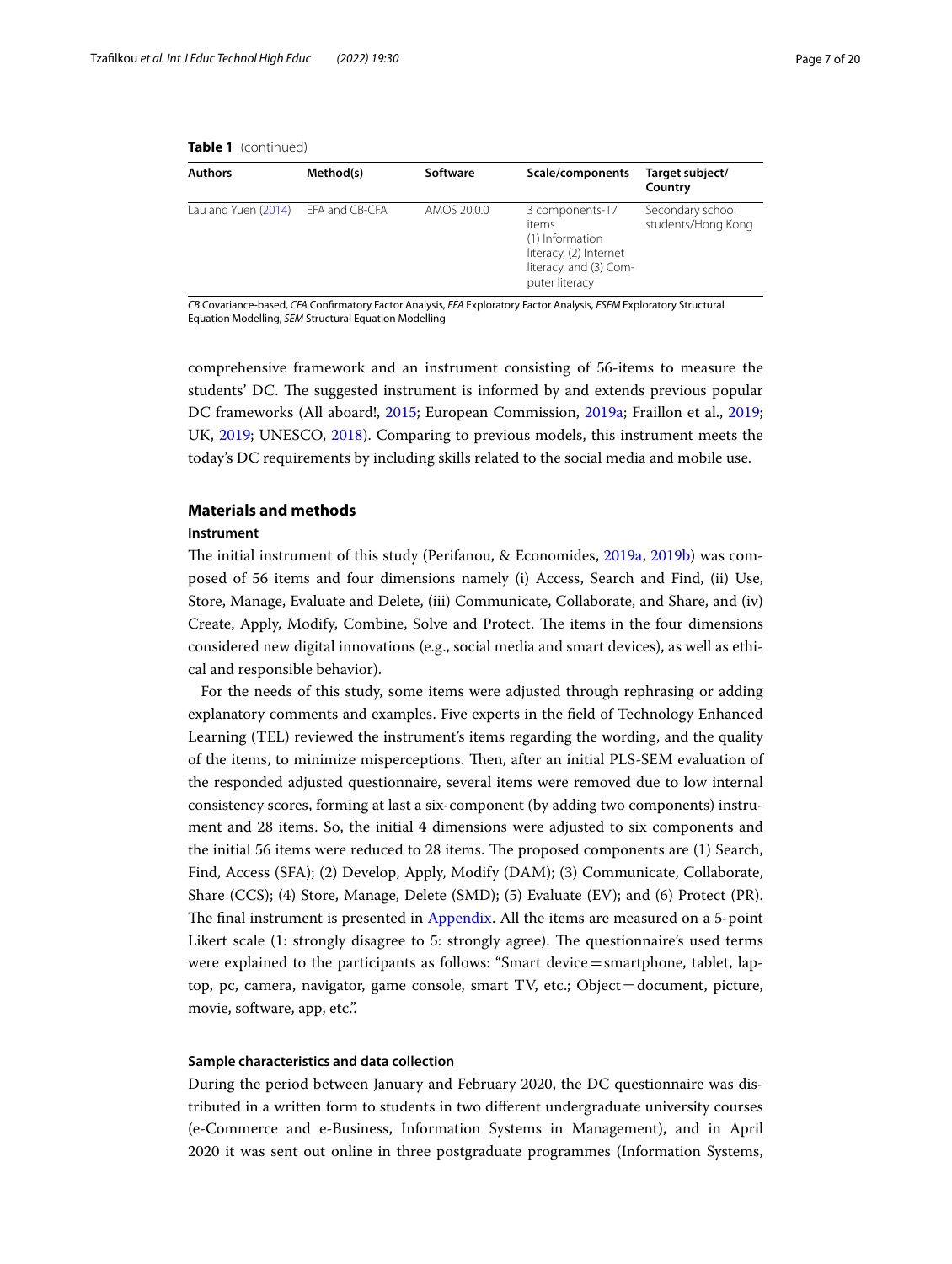e-Business & Digital Marketing, Law & Economics) in Greece. The second part of the survey (April, 2020) was conducting within the COVID-19 crisis and the school closure in Greece, hence all participants were already attending emergency remote courses. The remote courses were conducted through synchronous video lectures via the Zoom platform, and the courses' materials were uploaded to the Open eClass online platform for asynchronous education. Open eClass is an open-source integrated e-course management system compatible with the international standard Sharable Content Object Reference Model (SCORM).

The questionnaire items were measured on a five-point Likert scale from "Strongly disagree" to "Strongly agree". The questionnaire also asked for some social and academic information (gender, age, experience in mobile and computer use, average grade in last semester, etc.). The total population that was invited to participate in the survey voluntarily and anonymously was 300 students.

All participants were asked to consent for their volunteer and anonymous participation in the study. It was not possible to identify the identity of any respondent and all ethics standards were met according to the university internal committee. Several students did not complete the questionnaire and after eliminating the invalid answers the final working sample was 156 students, 80 undergraduates and 76 postgraduates. The respondents' socio demographic characteristics are presented in Table [2.](#page-7-0)

#### **Data analysis**

Structural Equation Modelling (SEM) is considered as one of the most important statistical developments in social sciences (Hair et al., [2011\)](#page-17-12). SEM elaborates in a comprehensive and efficient manner the relationships among multiple independent and dependent constructs (the structural model) simultaneously (Gefen et al., [2000;](#page-17-13) Hair et al., [2010](#page-17-14)). Moreover, SEM not only assesses the structural model but also evaluates the measurement model (Gefen et al., [2000](#page-17-13), [2011](#page-17-15)). Researchers applying SEM can choose between a covariance base analysis (CB-SEM) or partial least squares (PLS-SEM) (Gefen et al., [2000](#page-17-13); Hair et al., [2011](#page-17-12)). Recently researchers introduced methods that provide consistent PLS-SEM estimations that can be used complementary or alternatively to CB-SEM (Bentler & Huang, [2014](#page-16-5); Dijkstra, [2014;](#page-17-16) Dijkstra & Henseler, [2015\)](#page-17-17).

Contrary to previous studies in the literature that used mainly CB-SEM approaches, this study applied a hybrid PLS-SEM and CB-SEM approach to evaluate the suggested

| Gender n% |     | Age               | n%  | Study programme                                        | n%   | Computers use<br>experience (in<br>years) | $n\%$ |
|-----------|-----|-------------------|-----|--------------------------------------------------------|------|-------------------------------------------|-------|
| Female    |     | 56.4 18-24 59     |     | e-Commerce and e-business (undergraduate)              |      | $14.7$ $1-5$                              | 3.8   |
| Male      |     | 42.9 25 - 35 29.5 |     | Information systems in management (under-<br>graduate) |      | $36.5 \quad 6-10$                         | 45.5  |
| N/A       | 0.6 | $36 - 45$ 7.1     |     | e-Business and digital marketing (postgraduate) 14.1   |      | $11 - 20$                                 | 47.4  |
|           |     | $46 - 55$ 2.6     |     | Law and economics (postgraduate)                       |      | 8.9 > 20                                  | 3.2   |
|           |     | $55+$             | 1.9 | Information systems (postgraduate)                     | 19.2 |                                           |       |
|           |     |                   |     | Undefined                                              | 6.4  |                                           |       |

<span id="page-7-0"></span>

| <b>Table 2</b> Respondents socio-demographic characteristics ( $N = 156$ ) |  |
|----------------------------------------------------------------------------|--|
|----------------------------------------------------------------------------|--|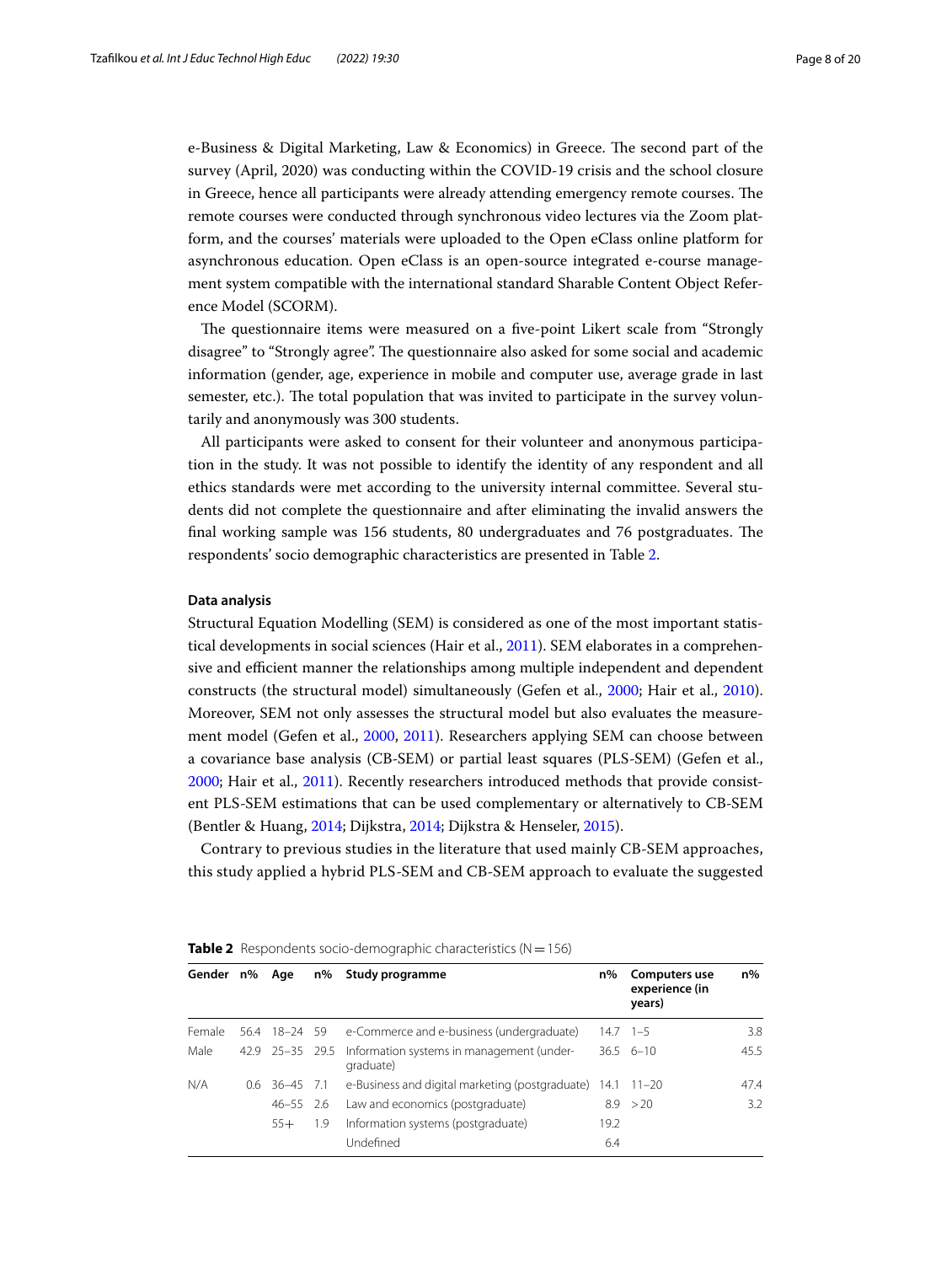scale, in terms of internal consistency, composite reliability, convergence validity and discriminant validity. PLS-SEM was applied for the following reasons:

- According to the suggestions of Bentler and Huang [\(2014](#page-16-5)), Dijkstra [\(2014](#page-17-16)), and Dijkstra and Henseler ([2015\)](#page-17-17) who proved that PLS-SEM can consistently mimic common CB-SEM approaches, PLS-SEM is an appropriate approach to study and validate the structure of a model. In this study, the primary scale validation is based on PLS-SEM CFA mainly because of the non-normality observed in the data (Shapiro & Wilk, [1965](#page-18-23)), the small sample size (Hair et al., [2014](#page-17-18)), and the adequateness of the method compared to CB-based approaches, as suggested in Asyraf and Afthanorhan ([2013\)](#page-16-3) and Rigdon ([2012\)](#page-18-24).
- Furthermore, as recommended by Hair et al. ([2011](#page-17-12); p.144) a PLS-SEM approach should be implemented if "the goal is predicting key target constructs or identifying key 'driver' constructs" or if research is exploratory or an extension of an existing structural theory". Contrary, a CB-SEM approach should be chosen if "the goal is theory testing, theory confrmation or comparison of alternative theories". Although many researchers focus on comparing the diferences of model estimations when using CB-SEM and PLS-SEM, both methods are complementary rather than competitive.

Based on the above, our methodological approach was based on the following steps:

- i. A PLS-SEM CFA was applied to primarily test for the model structure validation, using the software SmartPLS;
- ii. A CB-based CFA replication was applied, using Amos software, to further examine the results of factor loadings and model ft values;
- iii. A second-order CFA was conducted, using Amos software, to further validate the results and examine whether a broad latent factor of the students' DC is composed by the six distinct DC factors.

Finally, to examine any signifcant diferences among students across the DC components we conducted non-parametric statistical methods. We conducted a Mann– Whitney test to examine gender diferences and Kruskal–Wallis tests to examine diferences based on the students' feld of study and experience in computer use.

## **Results**

#### **Confrmatory factor analysis**

The results of the PLS-SEM analysis suggest a good fit of the model on the values of  $NFI = 0.667$  and Chi-Square = 843.442 according to the defined criteria of acceptance (Bryne, [2010;](#page-17-14) Hair et al., 2010; Kline, 2011). The value of Root Mean Square Error of Approximation ( $RMSEA = 0.088$ ) indicated a score higher than 0.08 and less than 1.0 which is usually accepted as a good fit value, since a value of range between 0.05 and 1.00 are acceptable (Bandalos, [2018;](#page-16-6) Browne & Cudeck, [1992\)](#page-17-20).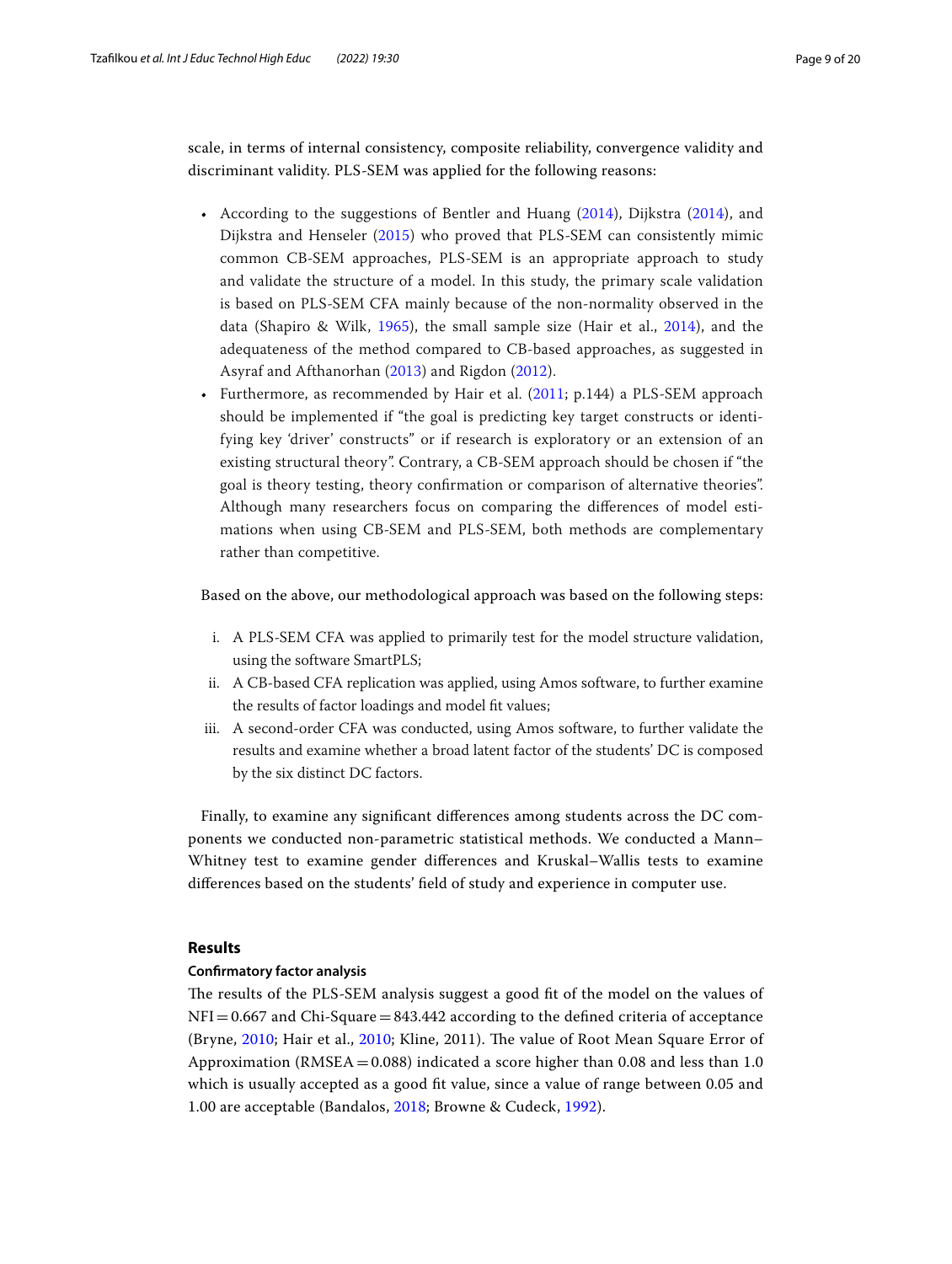<span id="page-9-0"></span>**Table 3** Reliability, validity, and internal consistency of the PLS-SEM measurement model

| Components                              | Construct reliability $(\rho_c)$ |       |                                                                             | Average variance extracted $(\rho_{n})$ |        |              |  |
|-----------------------------------------|----------------------------------|-------|-----------------------------------------------------------------------------|-----------------------------------------|--------|--------------|--|
|                                         | Criteria <sup>a</sup>            |       | Measurement Interpretation Criteria <sup>a</sup> Measurement Interpretation |                                         |        |              |  |
| SFA: Search, Find,<br>Access            | > 0.60                           | 0.852 | Highly reliable                                                             | > 0.5                                   | 0.537  | Highly valid |  |
| DAM: Develop, Apply,<br>Modify          | > 0.60                           | 0.867 | Highly reliable                                                             | > 0.5                                   | 0.546  | Highly valid |  |
| CCS: Collaborate.<br>Communicate, Share | > 0.60                           | 0.862 | Highly reliable                                                             | > 0.5                                   | 0.677  | Highly valid |  |
| SMD: Store, Manage,<br>Delete           | > 0.60                           | 0.857 | Highly reliable                                                             | > 0.5                                   | 40.527 | Highly valid |  |
| FV: Fvaluate                            | > 0.60                           | 0.898 | Highly reliable                                                             | > 0.5                                   | 0.594  | Highly valid |  |
| PR: Protect                             | > 0.60                           | 0.835 | Highly reliable                                                             | > 0.5                                   | 0.628  | Highly valid |  |

<sup>a</sup> Muthén and Muthén [\(2012\)](#page-18-25), Bandalos ([2018](#page-16-6))

<span id="page-9-1"></span>**Table 4** Discriminant validity

|            | CCS   | <b>DAM</b> | EV    | <b>PR</b> | <b>SFA</b> | <b>SMD</b> |
|------------|-------|------------|-------|-----------|------------|------------|
| CCS        | 0.823 |            |       |           |            |            |
| <b>DAM</b> | 0.608 | 0.724      |       |           |            |            |
| EV         | 0.652 | 0.721      | 0.771 |           |            |            |
| PR         | 0.601 | 0.605      | 0.689 | 0.792     |            |            |
| <b>SFA</b> | 0.693 | 0.641      | 0.665 | 0.511     | 0.733      |            |
| <b>SMD</b> | 0.727 | 0.639      | 0.686 | 0.608     | 0.703      | 0.739      |

Also, the scores of the loading factors were highly valid (> 0.5) (Awang et al., [2010\)](#page-16-7), and all the values of Cronbach alpha demonstrated internal consistency (Dijkstra & Henseler, [2015](#page-17-17)).

The bootstrapping results indicated that  $t$  (>1.96) and p (<0.01) values are all accepted and statistically signifcant. Composite reliability (CR) values indicate Internal consistency (Gefen et al., [2000\)](#page-17-13) and average variance extracted (AVE) values indicate Convergent Reliability (Bagozzi & Yi, [1988;](#page-16-8) Chin, [2010](#page-17-21); Fornell & Larcker, [1981\)](#page-17-22), as depicted in Table [3](#page-9-0).

As depicted in Table [4](#page-9-1), the suggested students' DC measurement model supports the discriminant validity between the constructs (Fornell & Larcker, [1981](#page-17-22)).

A CB-SEM approach was also applied using the AMOS software and the maximum likelihood estimation to reinforce or compare the findings. The CB-SEM analysis validated the factor loadings of all items although indicating lower values. The approach revealed good results in terms of the fitness of the model:  $\chi^2/df = 2.02$ , Probability  $level = 0.000$ , RMSEA $= 0.080$ . However, the comparative fit index (CFI) $= 0.84$ , the Tucker–Lewis fit index  $(TLI) = 0.80$  and revealed values slightly lower that the suggested thresholds or marginally accepted (Bandalos, [2018](#page-16-6); Browne & Cudeck, [1992;](#page-17-20) Carmines & McIver, [1981](#page-17-23); Hoyle, [1995](#page-17-24); Muthén & Muthén, [2012](#page-18-25)).

Table [5](#page-10-0) illustrates the unstandardized and standardized parameter estimates; as depicted, the critical ratio (C.R.) of constructs is more than 1.96 and all estimates are all statistically signifcant at the alpha level of 0.000 (Hair et al., [2010\)](#page-17-14).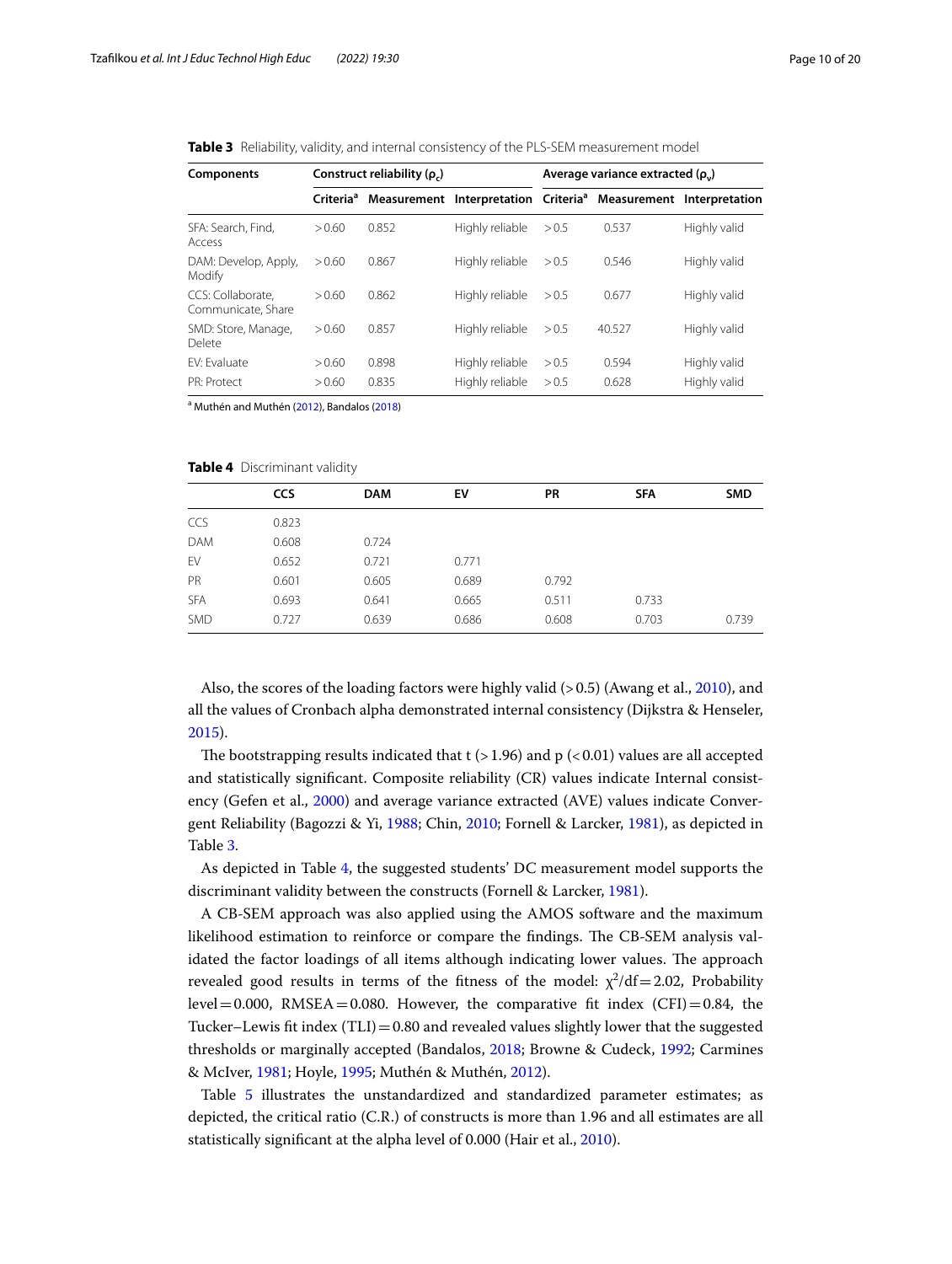|                  | Unstandardized<br>estimate | Standardized<br>estimate | <b>Standard</b><br>error | C.R. <sup>a</sup> | p-value | Label    |
|------------------|----------------------------|--------------------------|--------------------------|-------------------|---------|----------|
| SFA1             | 4.538                      | 0.578                    | 0.054                    | 83.891            | ***     | Accepted |
| SFA <sub>2</sub> | 4.135                      | 0.605                    | 0.069                    | 60.17             | ***     | Accepted |
| SFA3             | 4.263                      | 0.642                    | 0.064                    | 66.883            | ***     | Accepted |
| SFA4             | 4.295                      | 0.752                    | 0.078                    | 54.816            | ***     | Accepted |
| SFA5             | 4.244                      | 0.78                     | 0.066                    | 64.476            | ***     | Accepted |
| DAM1             | 3.628                      | 0.637                    | 0.096                    | 37.828            | ***     | Accepted |
| DAM <sub>2</sub> | 2.231                      | 0.587                    | 0.102                    | 21.865            | ***     | Accepted |
| DAM3             | 3.686                      | 0.805                    | 0.089                    | 41.192            | ***     | Accepted |
| DAM4             | 1.897                      | 0.582                    | 0.091                    | 20.741            | ***     | Accepted |
| DAM5             | 2.558                      | 0.639                    | 0.097                    | 26.312            | ***     | Accepted |
| DAM6             | 4.122                      | 0.670                    | 0.88                     | 46.909            | ***     | Accepted |
| CCS1             | 4.699                      | 0.787                    | 0.049                    | 95.252            | ***     | Accepted |
| CCS <sub>2</sub> | 3.654                      | 0.630                    | 0.087                    | 41.965            | ***     | Accepted |
| CCS3             | 4.687                      | 0.764                    | 0.052                    | 90.997            | ***     | Accepted |
| SMD1             | 4.096                      | 0.670                    | 0.081                    | 50.744            | ***     | Accepted |
| SMD <sub>2</sub> | 4.596                      | 0.526                    | 0.057                    | 80.128            | $***$   | Accepted |
| SMD3             | 4.795                      | 0.586                    | 0.039                    | 121.860           | ***     | Accepted |
| SMD4             | 4.737                      | 0.679                    | 0.041                    | 116.146           | ***     | Accepted |
| SMD5             | 4.321                      | 0.725                    | 0.071                    | 60.832            | ***     | Accepted |
| EV1              | 4.000                      | 0.711                    | 0.073                    | 54.977            | ***     | Accepted |
| EV <sub>2</sub>  | 4.199                      | 0.728                    | 0.069                    | 60.925            | ***     | Accepted |
| EV3              | 4.006                      | 0.678                    | 0.069                    | 58.096            | ***     | Accepted |
| EV4              | 3.833                      | 0.773                    | 0.080                    | 48.086            | ***     | Accepted |
| EV <sub>5</sub>  | 3.865                      | 0.703                    | 0.091                    | 42.273            | ***     | Accepted |
| EV <sub>6</sub>  | 3.846                      | 0.698                    | 0.087                    | 44.054            | $***$   | Accepted |
| PR1              | 4.122                      | 0.725                    | 0.088                    | 46.909            | ***     | Accepted |
| PR3              | 4.115                      | 0.578                    | 0.083                    | 49.680            | ***     | Accepted |
| PR <sub>3</sub>  | 3.462                      | 0.713                    | 0.092                    | 37.433            | $***$   | Accepted |

<span id="page-10-0"></span>

|  | <b>Table 5</b> Results of CB-SEM CFA of the 28-items SDiCoS students' digital competence scale |  |
|--|------------------------------------------------------------------------------------------------|--|

\*\*\* Means p-value is signifcant in AMOS output

<sup>a</sup> Critical ratio (C.R.) of constructs is more than 1.96 and standardized estimates are significant (Hair et al., [2010\)](#page-17-14)

A second order CFA analysis was finally conducted via the AMOS software. The results indicated a good ft of the SDiCoS model (Bandalos, [2018](#page-16-6); Muthén & Muthén, [2012](#page-18-25)). RMSEA = 0.80,  $\chi^2/df$  = 2.04 and the p value is significant (p-value = 0.00). However, the increment fit indices (TFI=0.84) show values below 0.9 and Hoelter values are below 200 indicating unsuitability of the sample size, mainly for a CB-based approach. Although CFI is not below 0.8 (=0.83), it is accepted since "a value less than 0.10 or of 0.08 (in a more conservative version)" is a good ft of the model (Hu & Bentler, 1999). Overall, we can conclude that both the frst and the second-order CBA models are generally considered as much valid as the PLS-SEM model that appears to indicate strong validity and reliability scores.

#### **Student diferences across the SDiCoS components**

Tis study also examined the potential diferences in students' groups according to (i) gender, (ii) age, (iii) feld of study (Programme) and (iv) experience of computer use, across mean scores across the six DC constructs, as defned in RQ2.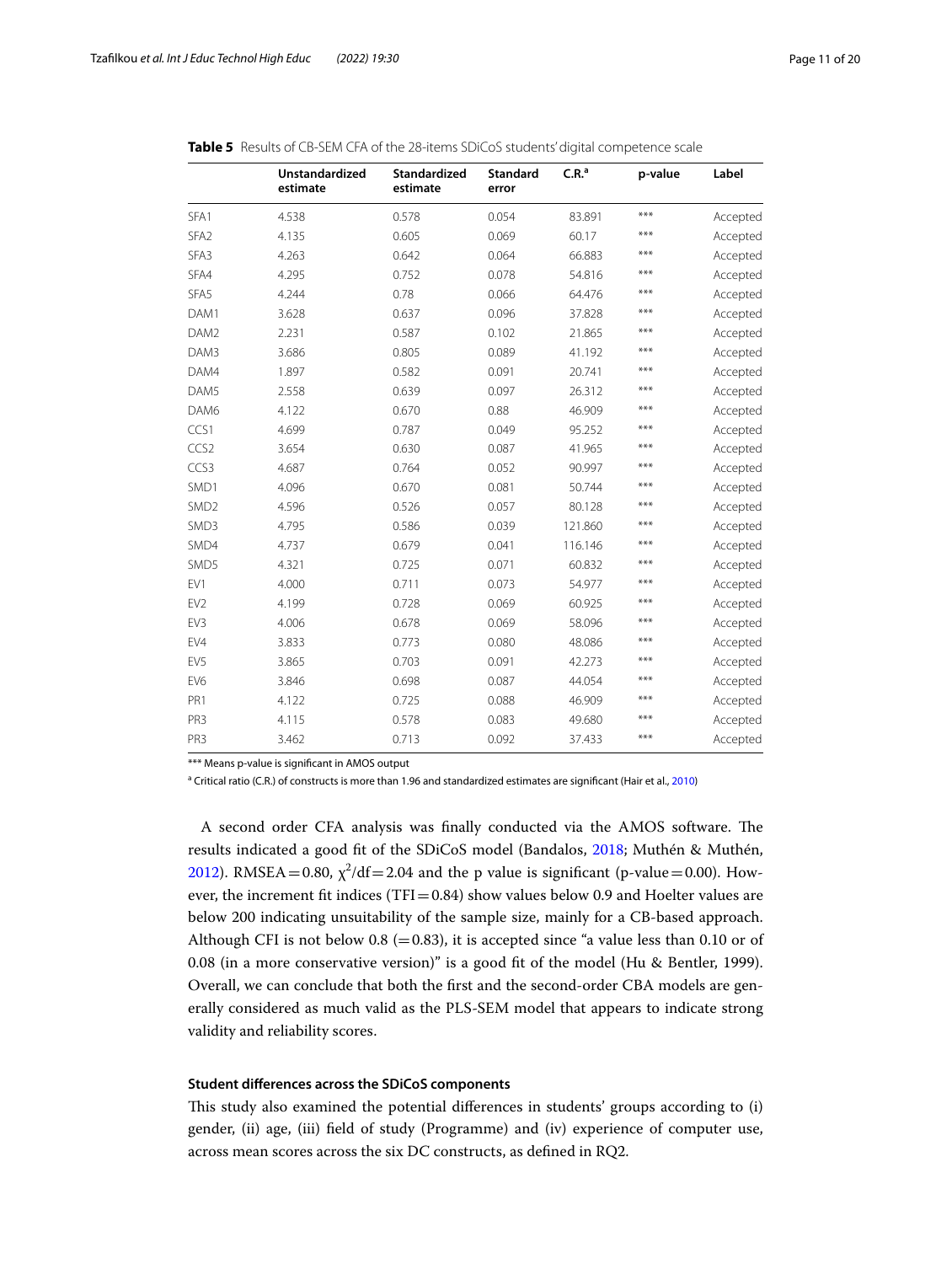Interestingly, gender showed no signifcant diferences. Tis fnding agrees with recent reports regarding the digital skills of young adult females and males across Europe (European Commission, [2019b](#page-17-25)) although there is contradictory evidence as well (e.g., in He & Zhu, 2017). Moreover, since previous studies (e.g., Burnett et al., [2010](#page-17-26); Terzis & Economides, [2012;](#page-18-26) Tzaflkou et al., [2016](#page-18-27)) revealed signifcant gender diferences in perception and acceptance towards computer-related tasks, this study results are encouraging to the future of the worldwide endeavor to eliminate the permanently existing gender gap in computing (European Commission, [2018b](#page-17-27)). However, similar studies in secondary education students (Hinostroza et al., [2015](#page-17-28)) reveled no gender diferences in computer related learning skills.

As presented in Table [6](#page-11-0), age revealed one significant correlation ( $p < 0.05$ ) with the factors of SMD and PR. Students between 25 and 35 revealed the highest levels in both constructs, while the youngest team of  $18-24$  expressed the lowest scores. This result implies that undergraduate students meet difculties, or they lack the skills in protection and fle management tasks and renders serious consideration since according to Eurostat ([2020\)](#page-17-29) younger Europeans (20–24) tend use Internet, text, and multimedia much more frequently than older groups (25–64), however they might lack some essential 'out-of-Internet' or 'out-of-social-media' skills like fle management and fle/data protection.

Although computer experience was signifcantly correlated to only component (SMD), the feld of study showed several signifcant correlations in the components of DAM, CCS, SMD and PR. The post-graduate students in Digital Marketing expressed the highest scores across all the DC components, while the undergraduate programme of e-Commerce and e-Business showed the lowest values. However, most of the postgraduate students participated in the survey during the COVID-19 crisis, hence future research should examine whether this situation afected their responses and caused the diference in the groups-compared results.

Overall, the comparative results of this study can be generalized since the participants refect a representative sample of higher education students in Greece, in terms of gender and age. Moreover, portions of diferent programmes (undergraduate and

|                                        | <b>SFA</b>     | <b>DAM</b> | <b>CCS</b> | <b>SMD</b> | EV    | PR             |
|----------------------------------------|----------------|------------|------------|------------|-------|----------------|
| Grouping variable: Age                 |                |            |            |            |       |                |
| Chi-square                             | 5.767          | 7.357      | 5.074      | 7.846      | 7.713 | 10.26          |
| df                                     | 3              | 3          | 3          | 3          | 3     | 3              |
| Asymp. sig                             | 0.124          | 0.061      | 0.166      | $0.049*$   | 0.052 | $0.016*$       |
| Grouping variable: Field of study      |                |            |            |            |       |                |
| Chi-square                             | 9.378          | 11.371     | 10.275     | 11.768     | 9.391 | 12.861         |
| df                                     | $\overline{4}$ | 4          | 4          | 4          | 4     | $\overline{4}$ |
| Asymp. sig                             | 0.052          | $0.023*$   | $0.036*$   | $0.019*$   | 0.052 | $0.012*$       |
| Grouping variable: Computer experience |                |            |            |            |       |                |
| Chi-square                             | 2.573          | 4.991      | 7.543      | 16.59      | 4.949 | 5.447          |
| df                                     | 3              | 3          | 3          | 3          | 3     | 3              |
| Asymp. sig                             | 0.462          | 0.172      | 0.056      | $0.001*$   | 0.176 | 0.142          |
|                                        |                |            |            |            |       |                |

<span id="page-11-0"></span>**Table 6** Kruskal Wallis tests on student groups across the six components of SDiCoS students' digital competence scale

\*Correlation is signifcant at the 0.05 level (2-tailed)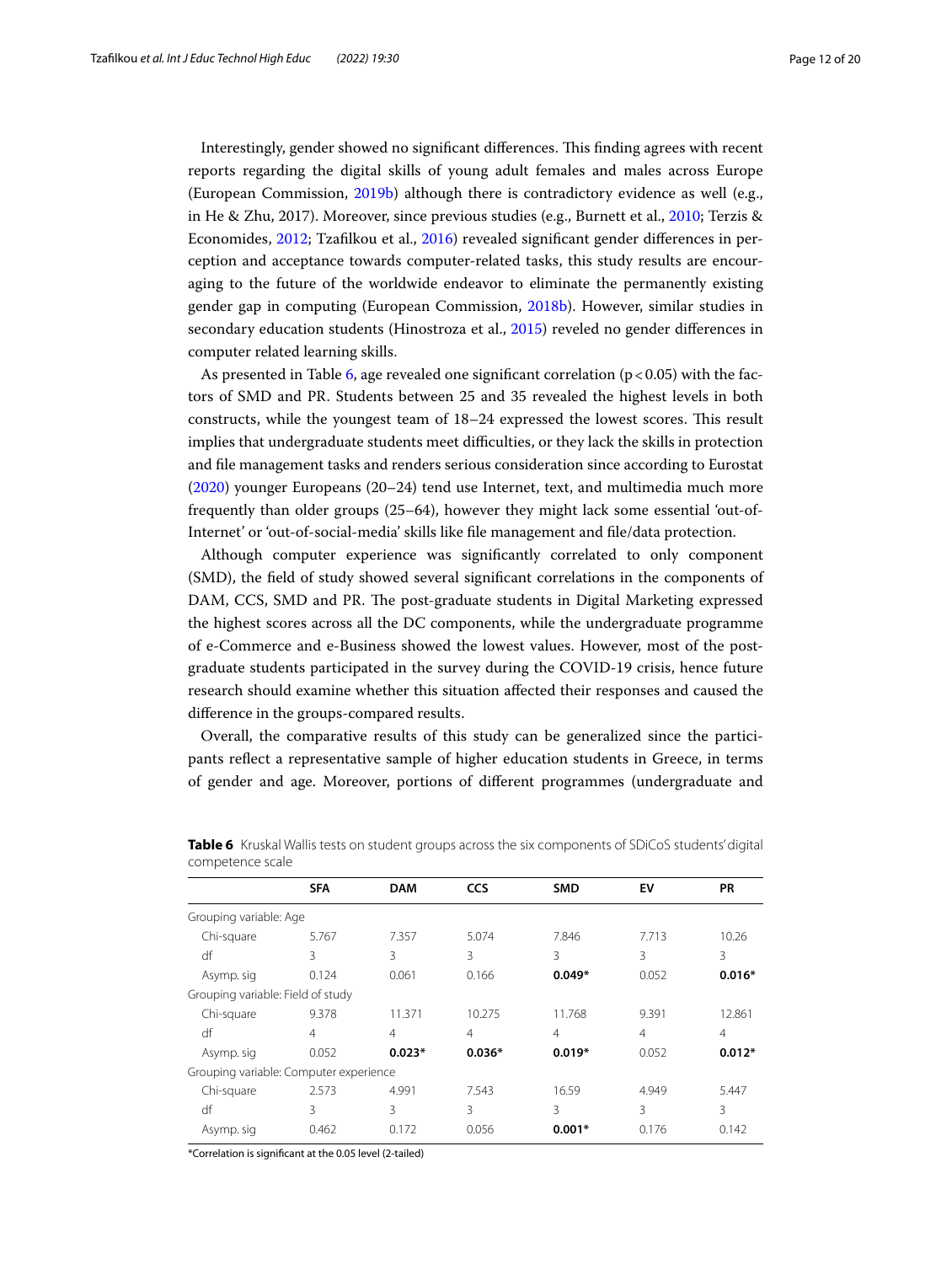postgraduate) are considered in the study. However, diferent programmes (e.g., in different felds) or diferent regions might encounter signifcant diferences in the students' characteristics. Hence more research should be conducted on diferent student population to reinforce and validate the fndings.

#### **Discussion, implications, and limitations**

The main objective of this study (RQ1) was to measure and validate SDiCoS, a new students' digital competence scale encompassing several digital skills essential to the pre, during and post-pandemic context of ERE. The suggested model was based on a comprehensive instrument and framework designed by Perifanou and Economides [\(2019a](#page-18-10), [2019b](#page-18-7)) which was informed by and extended previous DC frameworks (DIGCOMP, UNESCO, ESDF, ESCO, ICILS, etc.). The resulting six-factor and 28 items scale has been validated using a hybrid CFA approach combining SEM-PLS with CB-SEM CFA approaches and using SmartPLS and AMOS software. Results indicate that the PSL-SEM CFA produced valid values of construct validity and reliability and accepted model ft criteria, while the CB-SEM approach revealed a similar fit to the model (RMSEA =  $0.08$ ), but it scored lower factor loadings. These findings are in accordance with Asyraf and Afthanorhan ([2013](#page-16-3)) who explained this issue via augmenting that PLS-SEM is more appropriate for CFA for not normally distributed data.

Compared to previous quantitative studies (e.g., Alarcón et al., [2020;](#page-16-1) Kong et al., [2019](#page-18-19); Peart et al., [2020;](#page-18-6) Suwanroj et al., [2019;](#page-18-18) Touron et al., [2018](#page-18-14); etc.) the present study is the only one presenting a hybrid approach where both PLS-SEM and CB-SEM approaches are implemented for CFA of scale validation.

Furthermore, contrary to previous studies that suggested too short (e.g., Lee et al., [2015](#page-18-8)) or quite long (e.g., Peart et al., [2020](#page-18-6); Touron et al., [2018\)](#page-18-14) instruments, the SDiCoS proposes a comprehensive model of six components and 28 items, providing a practical and easy to use instrument for future research on students' DC. SDiCoS includes all the essential components as derived from previous popular frameworks, being adjusted to the present technological trends. SDiCoS is a validated scale of students' digital competence that considers all six important skills components: (1) Search, Find, Access (SFA); (2) Develop, Apply, Modify (DAM); (3) Communicate, Collaborate, Share (CCS); (4) Store, Manage, Delete (SMD); (5) Evaluate (EV); and (6) Protect (PR).

Previous scales on students' digital competence either ignore important components such as 'Protect' (e.g., Elstad & Christophersen, [2017](#page-17-10); Koc & Barut, [2016;](#page-18-22) Lau & Yuen, [2014](#page-18-15); Lee et al., [2015](#page-18-8); Siddiq et al., [2016;](#page-18-16) Suwanroj et al., [2019\)](#page-18-18), or take a completely diferent approach by considering components such as "parental ICT attitude" (Aesaert et al., [2015](#page-16-2)), "language integration" (Hatlevik et al., [2015](#page-17-8)), "Internet political activism" (Choi et al., [2017\)](#page-17-11).

Furthermore, only few scales have been validated for undergraduate university students (Elstad & Christophersen, [2017;](#page-17-10) Koc & Barut, [2016;](#page-18-22) Kuzminska et al., [2018;](#page-18-9) Lee et al., [2015](#page-18-8); Suwanroj et al., [2019](#page-18-18)), and postgraduate university students (Choi et al., [2017](#page-17-11)).

Finally, the current quantitative study is the only one (among the scale development and validation studies) carried out in a South European country (Greece) focusing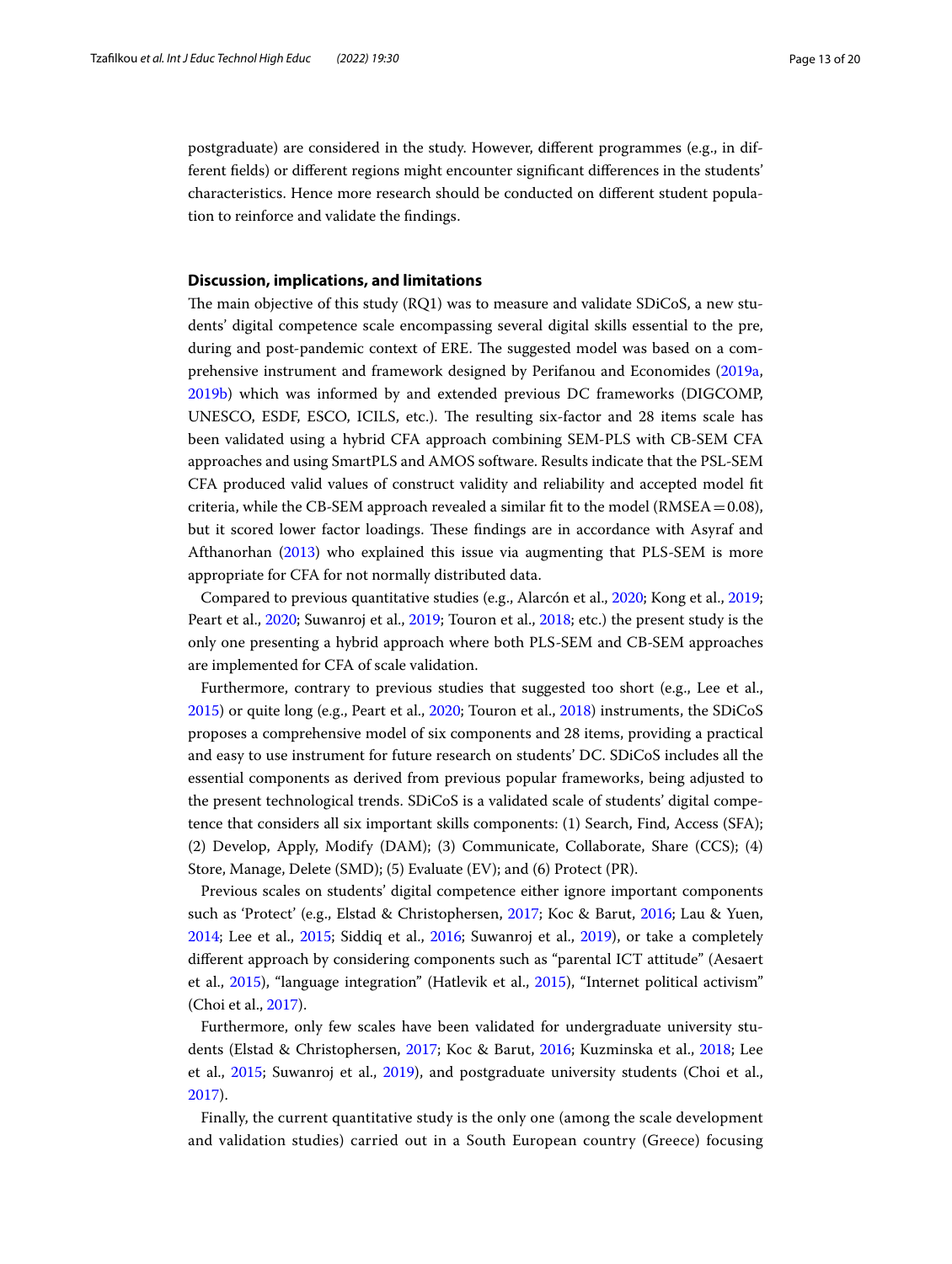on higher education students' digital skills. Tus, the current study seeks to contribute to the students' DC awareness across diferent regions and towards the design of homogenous students' DC scales worldwide.

The SDiCoS scale is useful to reveal skill polarities and gaps in the students DC among the examined components. For example, as described in the results, younger students expressed lower perceived skills in protection and fle management tasks, although they are more actively engaged in Internet and social media activities, compared to older age-groups of students.

SDiCoS would be useful to the following stakeholders:

- a. Policymakers and decision-makers at national, and international levels who are responsible for taking strategic decisions for education, digital technologies, employment, economy, etc.;
- b. Directors of formal and continuing education institutes who work on setting goals, measuring, providing training and certifcation regarding their students' digital competence;
- c. Educators at educational institutes who design curriculum and syllabus for formal and informal training;
- d. Teachers, in service and in training, who would improve their digital competence and integrate digital technologies in their teaching practice;
- e. Teachers who would become aware of their students' digital competence needs, and take appropriate actions;
- f. Researchers on the use of digital technologies, on individuals' digital competence and digital skills.
- g. Instructional designers and educational institutions that plan to trace their teaching and learning strategies in the context of blended and online learning.

For example, SDiCoS could help policymakers who aim to identify students' digital competence level to:

- Design and organize educational adjustments and reforms, such as the emergent shift to remote education during the COVID-19 times or adjustments needed to the soft transition and/or maintenance to blended and online learning. In order to successfully design this shift, policymakers should know the level of students' (and teachers) digital competence (among other issues);
- Design and fnancially support massive and specialized training on digital technologies to fght discrimination, digital divide, and non-inclusion of citizens with low digital competence, and boost innovation, employability, participation in the digital market, and digital society (e.g., e-commerce, e-banking, e-government). Although 82% of European individuals 16 to 24 years old have basic or above basic overall digital skills, only 60% of European individuals 25 to 64 years old have such skills (Eurostat, [2020](#page-17-29)). The suggested SDiCoS can be used to design short-term sessions or extra ICT training when needed, to assist young and older students in acquiring all the basic digital skills that they potentially lack.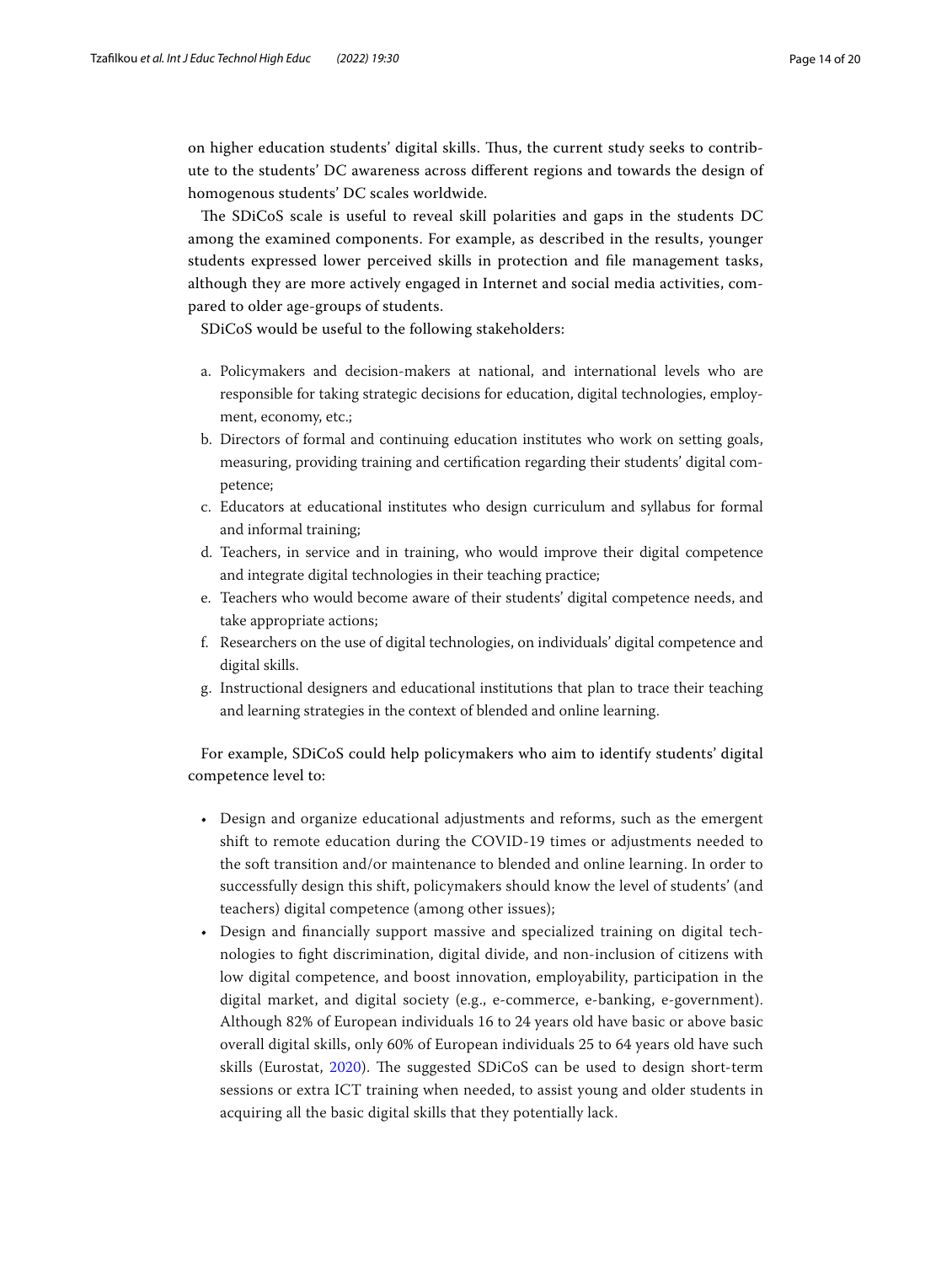Furthermore, the validated SDiCoS can serve internally, as a practical and useful tool to evaluate the students' perceived digital competence in higher and continuing education institutions, including their knowledge and skills on recent technological trends like social media and mobile use.

One main limitation of this study is the small sample size for the CFA. Although, the sample size is efficient for the PLS-SEM approach, further research in encouraged on larger populations in the future. Also, the COVID-19 crisis emerged during the collection of the response. This situation has might affect the responses of the students that responded remotely duo to the school closure and further research should be conducted to explore the role of COVID-19 on the students' DC perceived items. Furthermore, this study examined any DC's diferences with respect to gender, age, feld of study and computer experience. Future researcher should investigate other factors that may afect DC or examine ERE specifc components like skills in remote synchronous collaboration, and text-based online learning. Finally, it would be interesting to conduct future research at a later stage of the pandemic, to examine how and whether the students' DCs have been improved.

#### **Conclusions**

Tis study develops and validates the SDiCoS scale to measure students' digital competence. The proposed scale takes into consideration recent technological trends and previous studies on DC frameworks and provides the conceptual basis for understanding the main DC components in the context of remote education. The generated sixfactor scale is composed of the following DC components: (1) Search, Find, Access; (2) Develop, Apply, Modify; (3) Communicate, Collaborate, Share; (4) Store, Manage, Delete; (5) Evaluate; and (6) Protect.

Regarding RQ1, the validity of SDiCoS was tested through both PLS-SEM and CB-SEM methods. The PLS-SEM based CFA approach demonstrated the SDiCoS validity, resulting in highly valid consistency and reliability, and accepted model ft criteria. A CB-SEM replication of the CFA and a second-order CFA was also conducted to complement, compare, and reinforce the fndings.

Regarding RQ2, the statistical analysis indicated signifcant diferences across the SDi-CoS constructs between diferent groups of students, including their age, feld of study and computer experience.

The SDiCoS model is usable for both undergraduate and post-graduate students in higher education and can be used to measure the students' digital competence across the main DC components, concerning the recently emerged technological trends like remote/online education, social media, smart devices, mobile and safety skills.

### <span id="page-14-0"></span>**Appendix**

See Table [7.](#page-15-0)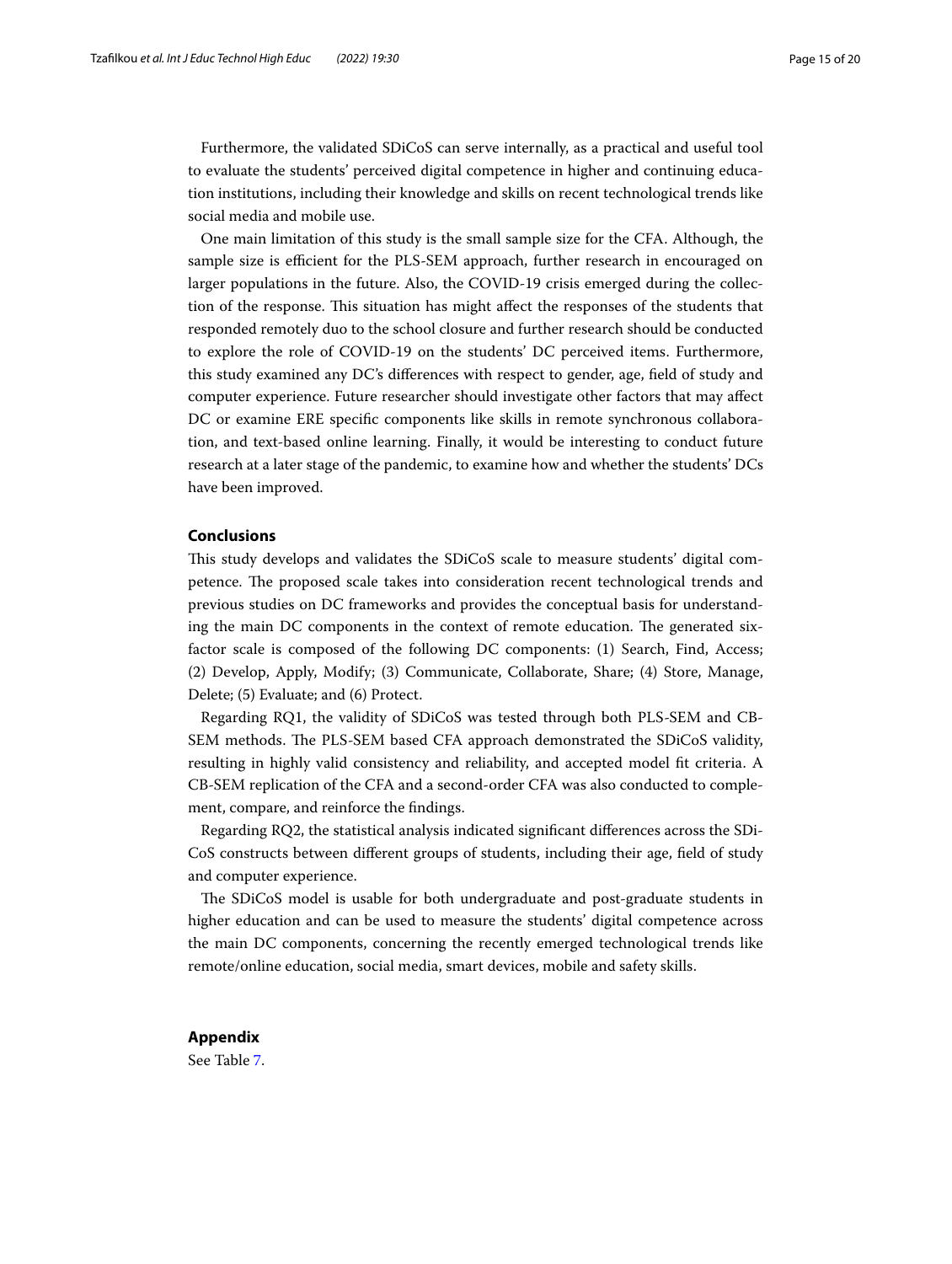| Component                          | Acronym    | Items                                                                                                                                                                                                    | Acronym          |
|------------------------------------|------------|----------------------------------------------------------------------------------------------------------------------------------------------------------------------------------------------------------|------------------|
| 1. Search, Find, Access            | SFA        | I can search and find a specific object or similar objects<br>using various search engines (e.g., Google, Yahoo,<br>Bing) and databases, using appropriate keywords and<br>advanced criteria and filters | SFA <sub>1</sub> |
|                                    |            | I can search and find a specific person on various social<br>networks using various techniques and filters (e.g.,<br>various formats of name, photo, email address, school,<br>company, etc.)            | SFA <sub>2</sub> |
|                                    |            | I can search and find groups on a specific topic (e.g.,<br>hobby, profession, artist, science, historical event, travel<br>destination) on various social media                                          | SFA <sub>3</sub> |
|                                    |            | I can navigate in the real-world using the advanced<br>features of a navigator                                                                                                                           | SFA4             |
|                                    |            | I can watch (read, listen, view) content in various<br>formats on various smart devices                                                                                                                  | SFA <sub>5</sub> |
| 2. Develop, Apply, Modify          | <b>DAM</b> | I can create an event and set notifications using a<br>digital calendar (e.g., Google Calendar, Apple Calendar,<br>Microsoft Outlook Calendar)                                                           | DAM1             |
|                                    |            | I can creatively design and/or develop a website using<br>various digital tools (e.g., Wix, WordPress)                                                                                                   | DAM2             |
|                                    |            | I can create a document with text, diagrams, tables,<br>reports, and advanced formatting                                                                                                                 | DAM3             |
|                                    |            | I can apply Creative Commons licenses to content or<br>software that I have created                                                                                                                      | DAM4             |
|                                    |            | I can apply statistical techniques using appropriate<br>software (e.g., SPSS, R, MS Excel, Google Sheets) to<br>make forecasting or predictions                                                          | DAM5             |
|                                    |            | I can convert content from one format to another<br>format                                                                                                                                               | DAM6             |
| 3. Communicate, Collaborate, Share | <b>CCS</b> | I can collaborate with people using various smart<br>devices, platforms, and digital tools                                                                                                               | CCS1             |
|                                    |            | I can teach an e-course or an e-seminar, give a lecture<br>or make a presentation using various digital tools                                                                                            | CCS <sub>2</sub> |
|                                    |            | I can upload and share software or app that I have<br>developed on various social media                                                                                                                  | CCS <sub>3</sub> |
| 4. Store, Manage, Delete           | <b>SMD</b> | I can take a photo or a video and save it in various<br>formats (mp4, wmv, avi, qt, qif, jpq, etc.) using various<br>smart devices and digital recording tools                                           | SMD1             |
|                                    |            | I can download content and save it directly to the<br>relevant folder                                                                                                                                    | SMD <sub>2</sub> |
|                                    |            | I can copy and save the screenshot from various smart<br>devices                                                                                                                                         | SMD3             |
|                                    |            | I can delete some of my connections/friends in various<br>social networks                                                                                                                                | SMD4             |
|                                    |            | I can organize the files on my computer into a hierar-<br>chical folder structure                                                                                                                        | SMD <sub>5</sub> |
| 5. Evaluate                        | EV         | I can evaluate an object and/or a smart device using<br>appropriate quality criteria (e.g., authenticity, utility,<br>easy to use, appearance, functionality, enjoyment)                                 | EV1              |
|                                    |            | I can critique an object and/or a smart device on rel-<br>evant social media (e.g., TripAdvisor, YouTube, Amazon)                                                                                        | EV <sub>2</sub>  |
|                                    |            | I can evaluate whether some information is hoax, fake,<br>scam, or fraud                                                                                                                                 | EV <sub>3</sub>  |
|                                    |            | I can evaluate whether a website is secure and trusted                                                                                                                                                   | EV4              |
|                                    |            | I can identify the intellectual property rights (IPRs) of<br>content that I have found on Internet                                                                                                       | EV5              |
|                                    |            | I can evaluate whether an email is spam, adware,<br>phishing, or fraud                                                                                                                                   | EV <sub>6</sub>  |

<span id="page-15-0"></span>**Table 7** SDiCoS instrument: components of the students' digital competence scale (SDiCoS) and measured items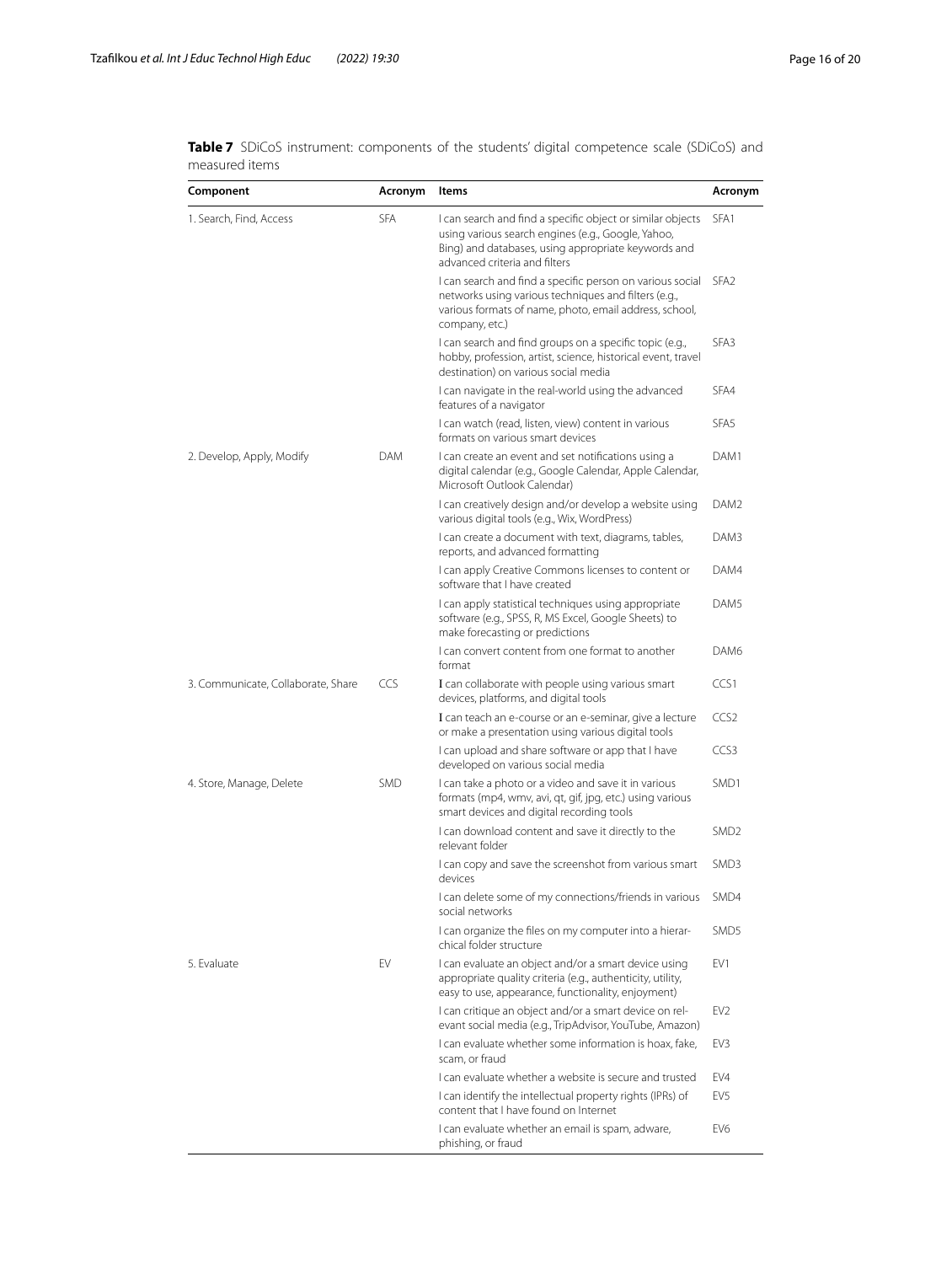#### **Table 7** (continued)

| Component        | Acronym | Items                                                                                                         | Acronym         |
|------------------|---------|---------------------------------------------------------------------------------------------------------------|-----------------|
| PR<br>6. Protect |         | I can regularly change my passwords and settings of<br>my smart devices and Internet accounts                 | PR <sub>1</sub> |
|                  |         | can protect various smart devices and e-accounts<br>using different passwords and frequently changing<br>them | PR <sub>2</sub> |
|                  |         | can protect myself and others against identity theft,<br>harassment, bulling, or slander                      | PR <sub>3</sub> |

All the items are measured on a 5-point Likert scale (1: strongly disagree to 5: strongly agree). Used terms explained to participants: Smart device = smartphone, tablet, laptop, pc, camera, navigator, game console, smart TV, etc.; Object=document, picture, movie, software, app, etc.

#### **Acknowledgements**

Not applicable.

#### **Authors' contributions**

MP and AE designed the proposed instrument. KT statistically validated and adjusted the suggested instrument. All authors reviewed the related literature. All authors read and approved the fnal manuscript.

#### **Funding**

No funding was received.

#### **Availability of data and materials**

The datasets used and/or analysed during the current study are available from the corresponding author on reasonable request.

#### **Declarations**

**Competing interests**

The authors declare that they have no competing interests.

#### **Author details**

<sup>1</sup>SMILE Lab, University of Macedonia, Egnatia 156, 54636 Thessaloníki, Greece. <sup>2</sup>SMILE Lab & Information Systems IPPS, University of Macedonia, Thessaloníki, Greece.

#### Received: 13 September 2021 Accepted: 15 February 2022

Published online: 16 May 2022

#### **References**

- <span id="page-16-2"></span>Aesaert, K., Van Braak, J., Van Nijlen, D., & Vanderlinde, R. (2015). Primary school pupils' ICT competences: Extensive model and scale development. *Computers and Education*.<https://doi.org/10.1016/j.compedu.2014.10.021>
- <span id="page-16-4"></span>Al Khateeb, A. A. M. (2017). Measuring digital competence and ICT Literacy: An exploratory study of in-service English language teachers in the context of Saudi Arabia. *International Education Studies*. [https://doi.org/10.5539/ies.v10n1](https://doi.org/10.5539/ies.v10n12p38) [2p38](https://doi.org/10.5539/ies.v10n12p38)
- <span id="page-16-1"></span>Alarcón, R., Pilar Jiménez, E., & Vicente-Yagüe, M. I. (2020). Development and validation of the DIGIGLO, a tool for assessing the digital competence of educators. *British Journal of Educational Technology*. <https://doi.org/10.1111/bjet.12919>
- <span id="page-16-0"></span>All Aboard!. (2015). *Towards a national digital skills framework for Irish higher education*. Retrieved May 30, 2020 from [https://www.teachingandlearning.ie/wpcontent/uploads/NF-2016-Towards-a-National-Digital-Skills-Framework-for-](https://www.teachingandlearning.ie/wpcontent/uploads/NF-2016-Towards-a-National-Digital-Skills-Framework-for-Irish-Higher-Education.pdf)[Irish-Higher-Education.pdf](https://www.teachingandlearning.ie/wpcontent/uploads/NF-2016-Towards-a-National-Digital-Skills-Framework-for-Irish-Higher-Education.pdf).
- <span id="page-16-3"></span>Asyraf, W. M., & Afthanorhan, B. W. (2013). A comparison of partial least square structural equation modeling (PLS-SEM) and covariance based structural equation modeling (CB-SEM) for confrmatory factor analysis. *International Journal of Engineering Science and Innovative Technology (IJESIT), 2*, 198–205.
- <span id="page-16-7"></span>Awang, Z., Afthanorhan, A., Mohamad, M., & Asri, M. A. M. (2015). An evaluation of measurement model for medical tourism research: The confrmatory factor analysis approach. *International Journal of Tourism Policy*, *6*(1), 29–45. [https://](https://doi.org/10.1504/IJTP.2015.075141) [doi.org/10.1504/IJTP.2015.075141.](https://doi.org/10.1504/IJTP.2015.075141)
- <span id="page-16-8"></span>Bagozzi, R., & Yi, Y. (1988). On the evaluation of structural equation models. *Journal of the Academy of Marketing Sciences, 16*, 74–94. <https://doi.org/10.1007/BF02723327>

<span id="page-16-6"></span>Bandalos, D. L. (2018). *Measurement theory and applications for the social sciences*. Guilford Publications.

- Bentler, P. M., & Bonett, D. G. (1980). Signifcance tests and goodness of ft in the analysis of covariance structures. *Psychological Bulletin*.<https://doi.org/10.1037/0033-2909.88.3.588>
- <span id="page-16-5"></span>Bentler, P. M., & Huang, W. (2014). On components, latent variables, PLS and simple methods: Reactions to Ridgon's rethinking of PLS. *Long Range Planning, 47*(3), 138–145.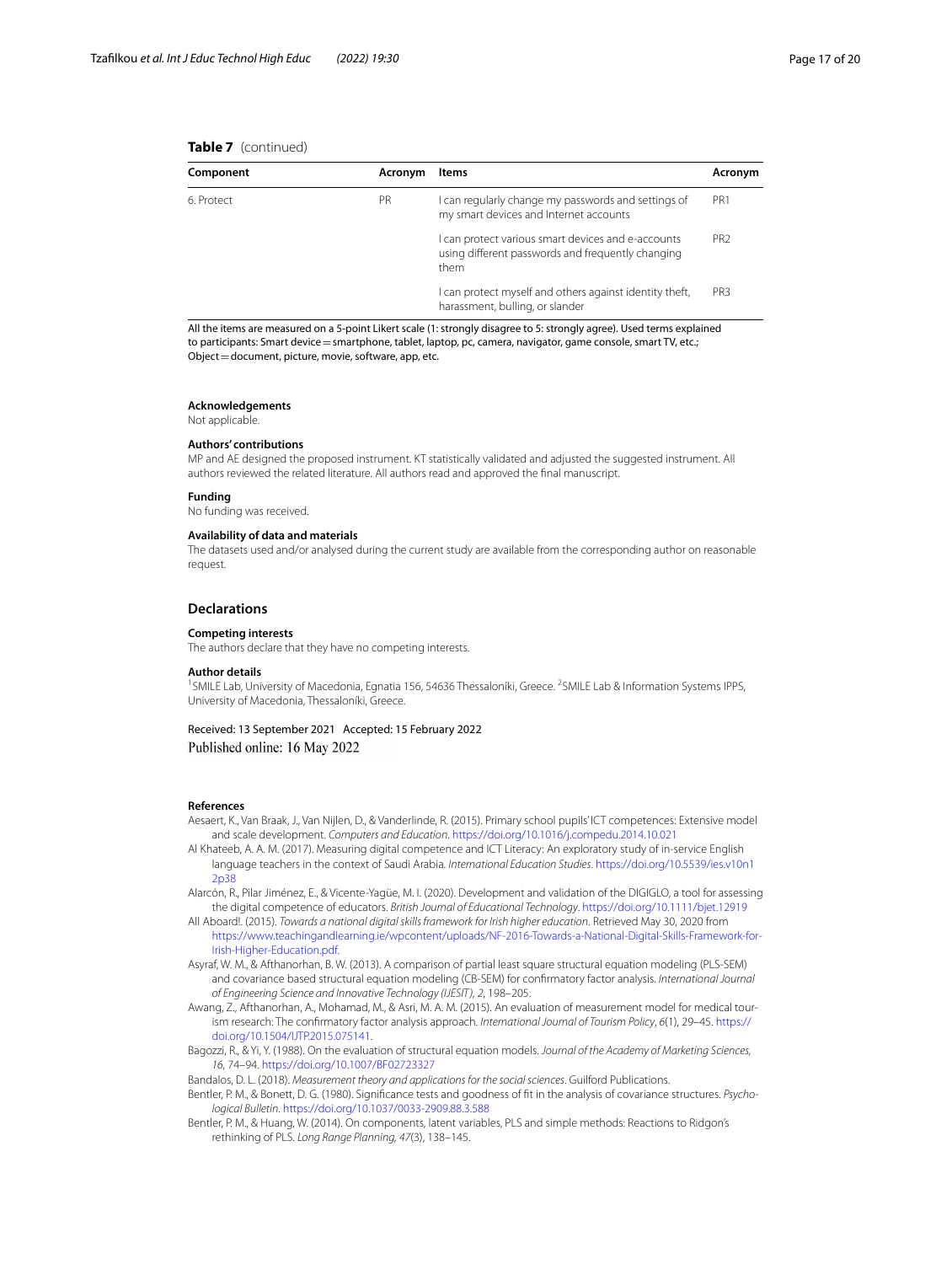<span id="page-17-9"></span>Blayone, T. J. B., Mykhailenko, O., Kavtaradze, M., Kokhan, M., vanOostveen, R., & Barber, W. (2018). Profling the digital readiness of higher education students for transformative online learning in the post-soviet nations of Georgia and Ukraine. *International Journal of Educational Technology in Higher Education, 15*(1), 37. [https://doi.org/10.1186/](https://doi.org/10.1186/s41239-018-0119-9) [s41239-018-0119-9](https://doi.org/10.1186/s41239-018-0119-9)

<span id="page-17-0"></span>Bond, M., Bedenlier, S., Marín, V. I., et al. (2021). Emergency remote teaching in higher education: Mapping the frst global online semester. *International Journal of Educational Technology in Higher Education, 18*, 50. [https://doi.org/10.1186/](https://doi.org/10.1186/s41239-021-00282-x) s41239-021-00282-y

<span id="page-17-20"></span>Browne, M. W., & Cudeck, R. (1992). Alternative ways of assessing model ft. *Sociological Methods & Research, 21*(2), 230–258.<https://doi.org/10.1177/0049124192021002005>

<span id="page-17-26"></span><span id="page-17-19"></span>Bryne, M. B. (2010). *Structural equation modeling with AMOS*. New Jersey, USA: Lawrence Erbaum Associates Publisher. Burnett, M., Fleming, S., & Iqbal, S. (2010). Gender diferences and programming environments: across programming

- populations. In *Proceedings of the 2010 ACM-IEEE international symposium on empirical software engineering and measurement*.
- <span id="page-17-23"></span>Carmines, E. G., & McIver, J. P. (1981). Analyzing models with unobserved variables: Analysis of covariance structures. In G. W. Bohrnstedt & E. F. Borgatta (Eds.), *Social measurement: Current issues* (pp. 65–115). Sage Publications Inc.
- <span id="page-17-21"></span>Chin, W. W. (2010). How to write up and report PLS analyses. In V. Esposito Vinzi, W. W. Chin, J. Henseler, & H. Wang (Eds.), *Handbook of partial least squares: Concepts, methods and applications* (pp. 655–690). Springer.
- <span id="page-17-11"></span>Choi, M., Glassman, M., & Cristol, D. (2017). What it means to be a citizen in the internet age: Development of a reliable and valid digital citizenship scale. *Computers and Education, 107*, 100–112. [https://doi.org/10.1016/j.compedu.2017.](https://doi.org/10.1016/j.compedu.2017.01.002) [01.002](https://doi.org/10.1016/j.compedu.2017.01.002)
- <span id="page-17-4"></span>Cullinan, J., Flannery, D., Harold, J., Lyons, S., & Palcic, D. (2021). The disconnected: COVID-19 and disparities in access to quality broadband for higher education students. *International Journal of Educational Technology in Higher Education, 18*, 26. <https://doi.org/10.1186/s41239-021-00262-1>
- <span id="page-17-16"></span>Dijkstra, T. K. (2014). PLS' Janus Face—Response to Professor Rigdon's 'rethinking partial least squares modeling: In praise of simple methods.' *Long Range Planning, 47*(3), 146–153.
- <span id="page-17-17"></span>Dijkstra, T. K., & Henseler, J. (2015). Consistent and asymptotically normal PLS estimators for linear structural equations. *Computational Statistics and Data Analysis, 81*(1), 10–23. <https://doi.org/10.1016/j.csda.2014.07.008>
- <span id="page-17-10"></span>Elstad, E., & Christophersen, K.-A. (2017). Perceptions of digital competency among student teachers: Contributing to the development of student teachers' instructional self-efficacy in technology-rich classrooms. *Education Sciences, 7*(1), 27. <https://doi.org/10.3390/educsci7010027>
- <span id="page-17-6"></span>ESCO. (2019). *Digital competencies, European skills, competences, qualifcations and occupation*s. Retrieved February 19, 2020 from [http://data.europa.eu/esco/skill/aeecc330-0be9-419f-bddb-5218de926004.](http://data.europa.eu/esco/skill/aeecc330-0be9-419f-bddb-5218de926004)
- <span id="page-17-5"></span>European Commission. (2018a). *Digital Education Action Plan (2018a–2020).* Retrieved November 15, 2019 from [https://ec.](https://ec.europa.eu/education/education-in-the-eu/digital-education-action-plan_en) [europa.eu/education/education-in-the-eu/digital-education-action-plan\\_en.](https://ec.europa.eu/education/education-in-the-eu/digital-education-action-plan_en)
- <span id="page-17-27"></span>European Commission. (2018b). *Increase in gender gap in the digital sector—Study on Women in the Digital Age.* Retrieved February 1, 2021 from [https://ec.europa.eu/digital-single-market/en/news/increase-gender-gap-digital-sector](https://ec.europa.eu/digital-single-market/en/news/increase-gender-gap-digital-sector-study-women-digital-age)[study-women-digital-age.](https://ec.europa.eu/digital-single-market/en/news/increase-gender-gap-digital-sector-study-women-digital-age)
- <span id="page-17-1"></span>European Commission. (2019a). *The Digital Competence Framework 2.0.* Retrieved November 15, 2020 from [https://ec.](https://ec.europa.eu/jrc/en/digcomp/digital-competence-framework) [europa.eu/jrc/en/digcomp/digital-competence-framework](https://ec.europa.eu/jrc/en/digcomp/digital-competence-framework).
- <span id="page-17-25"></span>European Commission. (2019b). *Women in Digital*. Retrieved September 10, 2020 from [https://ec.europa.eu/digital](https://ec.europa.eu/digital-single-market/en/women-ict)[single-market/en/women-ict](https://ec.europa.eu/digital-single-market/en/women-ict).
- <span id="page-17-2"></span>European Commission. (2020). *European skills agenda for sustainable competitiveness, social fairness and resilience*. Retrieved May 30, 2020 from [https://ec.europa.eu/commission/presscorner/detail/en/ip\\_20\\_1196.](https://ec.europa.eu/commission/presscorner/detail/en/ip_20_1196)
- <span id="page-17-29"></span>Eurostat. (2020). Individuals' level of digital skills. Retrieved May 30, 2020 and January 10, 2021 from [https://ec.europa.eu/](https://ec.europa.eu/eurostat/) [eurostat/.](https://ec.europa.eu/eurostat/)
- <span id="page-17-3"></span>Eynon, R., & Geniets, A. (2016). The digital skills paradox: How do digitally excluded youth develop skills to use the internet? *Learning, Media and Technology, 41*(3), 463–479.<https://doi.org/10.1080/17439884.2014.1002845>
- <span id="page-17-22"></span>Fornell, C., & Larcker, D. F. (1981). Evaluating structural equation models with unobservable variables and measurement error. *Journal of Marketing Research, 18*(1), 39–50.
- <span id="page-17-7"></span>Fraillon, J. Ainley, J., Schulz, W., Duckworth, D., & Friedman, T. (2019). *IEA international computer and information literacy study 2018 assessment framework*. Retrieved November 15, 2019 from [https://www.iea.nl/sites/default/fles/2019-05/](https://www.iea.nl/sites/default/files/2019-05/IEA%20ICILS%202018%20Assessment%20Framework-Final.pdf) [IEA%20ICILS%202018%20Assessment%20Framework-Final.pdf](https://www.iea.nl/sites/default/files/2019-05/IEA%20ICILS%202018%20Assessment%20Framework-Final.pdf).
- <span id="page-17-15"></span>Gefen, D., Rigdon, E. E., & Straub, D. (2011). An update and extension to SEM guidelines for administrative and social science research. *MIS Quarterly, 35*(2), 3–14.
- <span id="page-17-13"></span>Gefen, D., Straub, D. W., & Boudreau, M.-C. (2000). Structural equation modeling and regression guidelines for research practice. *Communications of the Association for Information Systems, 4*(7), 2–77.
- <span id="page-17-14"></span>Hair, J., Black, W., Babin, B., & Anderson, R. (2010). Multivariate data analysis: A global perspective. In P. P. Hall (Ed.), *Multivariate data analysis: A global perspective* (7th ed., Vol. 7). Pearson.
- <span id="page-17-18"></span>Hair, J. F., Sarstedt, M., Hopkins, L., & Kuppelwieser, V. G. (2014). Partial least squares structural equation modeling (PLS-SEM): An emerging tool in business research. *European Business Review*.<https://doi.org/10.1108/EBR-10-2013-0128>
- <span id="page-17-12"></span>Hair, J. F., Sarstedt, M., Ringle, C. M., & Mena, J. A. (2011). An assessment of the use of partial least squares structural equation modeling in marketing research. *Journal of the Academy of Marketing Science, 40*(3), 414–433. [https://doi.org/10.](https://doi.org/10.1007/s11747-011-0261-6) [1007/s11747-011-0261-6](https://doi.org/10.1007/s11747-011-0261-6)
- <span id="page-17-8"></span>Hatlevik, O. E., Guomundsdóttir, G. B., & Loi, M. (2015). Digital diversity among upper secondary students: A multilevel analysis of the relationship between cultural capital, self-efficacy, strategic use of information and digital competence. *Computers and Education, 81*, 345–353.<https://doi.org/10.1016/j.compedu.2014.10.019>
- <span id="page-17-28"></span>Hinostroza, J. E., Matamala, C., Labbé, C., Claro, M., & Cabello, T. (2015). Factors (not) afecting what students do with computers and internet at home. *Learning, Media and Technology, 40*(1), 43–63. [https://doi.org/10.1080/17439884.](https://doi.org/10.1080/17439884.2014.883407) [2014.883407](https://doi.org/10.1080/17439884.2014.883407)
- <span id="page-17-24"></span>Hoyle, R. H. (1995). The structural equation modeling approach: Basic concepts and fundamental issues. In R. H. Hoyle (Ed.), *Structural equation modeling: Concepts, issues, and applications.* Sage.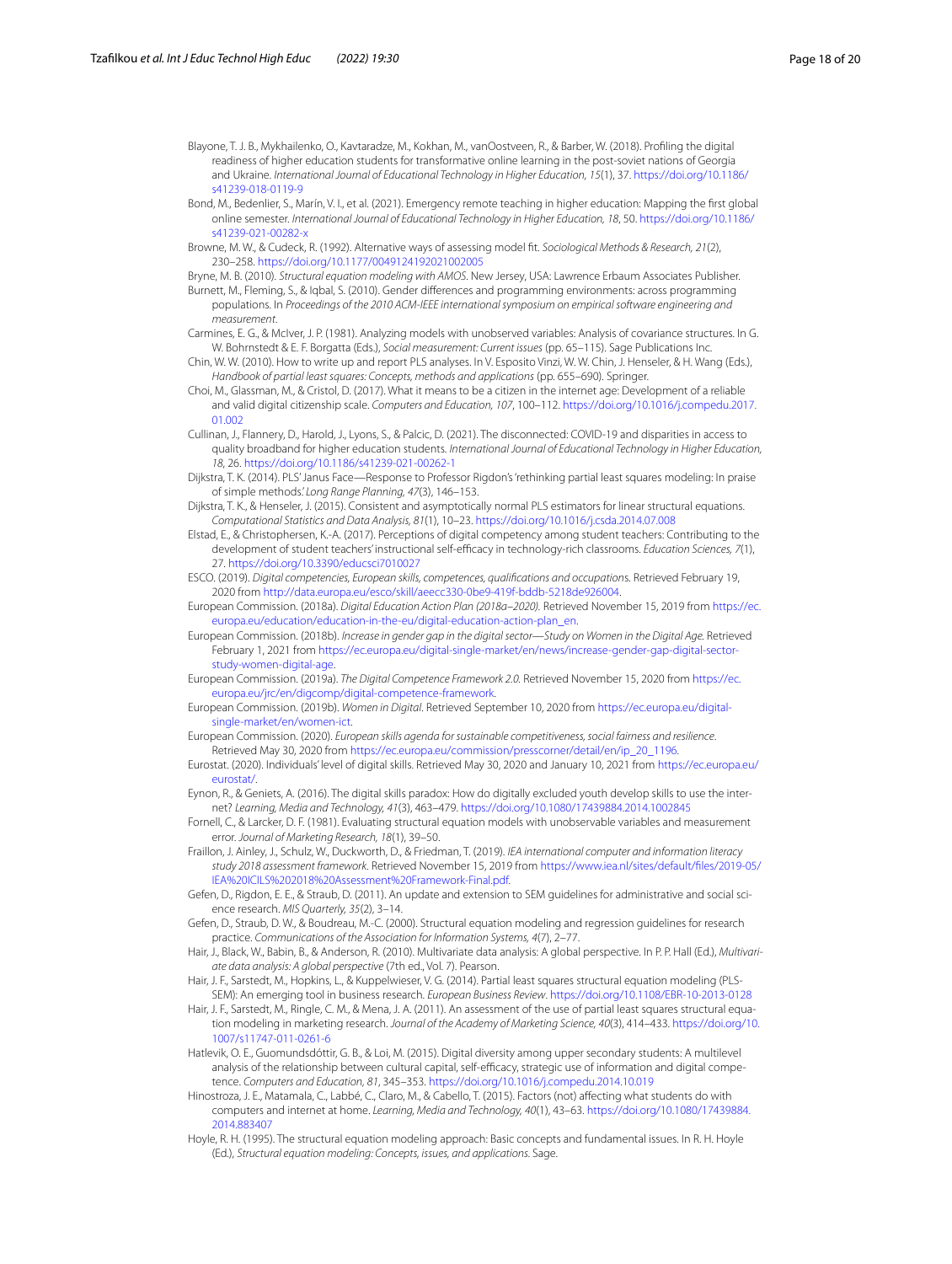Hu, L.-T., & Bentler, P. M. (1999). Cutoff criteria for fit indexes in covariance structure analysis: Conventional criteria versus new alternatives. *Structural Equation Modeling*, *6*(1), 1–55. [https://doi.org/10.1080/10705519909540118.](https://doi.org/10.1080/10705519909540118)

<span id="page-18-20"></span>Kim, M., & Choi, D. (2018). Development of youth digital citizenship scale and implication for educational setting. *Journal of Educational Technology & Society, 21*(1), 155–171.

<span id="page-18-22"></span>Koc, M., & Barut, E. (2016). Development and validation of New Media Literacy Scale (NMLS) for university students. *Computers in Human Behavior, 63*, 834–843.<https://doi.org/10.1016/j.chb.2016.06.035>

- <span id="page-18-19"></span>Kong, S. C., Wang, Y. Q., & Lai, M. (2019). Development and validation of an instrument for measuring digital empowerment of primary school students. In *CompEd 2019—Proceedings of the ACM conference on global computing education* (pp. 172–177). Association for Computing Machinery, Inc. <https://doi.org/10.1145/3300115.3309523>.
- <span id="page-18-9"></span>Kuzminska, O., Mazorchuk, M., Morze, N., Pavlenko, V., & Prokhorov, A. (2018). Digital competency of the students and teachers in Ukraine: Measurement, analysis, development prospects. In *CEUR workshop proceedings* (Vol. 2104, pp. 366–379). CEUR-WS.
- <span id="page-18-15"></span>Lau, W. W. F., & Yuen, A. H. K. (2014). Developing and validating of a perceived ICT literacy scale for junior secondary school students: Pedagogical and educational contributions. *Computers and Education, 78*, 1–9. [https://doi.org/10.](https://doi.org/10.1016/j.compedu.2014.04.016) [1016/j.compedu.2014.04.016](https://doi.org/10.1016/j.compedu.2014.04.016)
- <span id="page-18-8"></span>Lee, L., Chen, D. T., Li, J. Y., & Lin, T. B. (2015). Understanding new media literacy: The development of a measuring instrument. *Computers and Education, 85*, 84–93.<https://doi.org/10.1016/j.compedu.2015.02.006>
- <span id="page-18-1"></span>Marusic, T., & Viskovic, I. (2018). ICT competencies of students. *Journal ITRO, 115*(56), 13.
- <span id="page-18-4"></span>Meng, L., Qiu, C., & Boyd-Wilson, B. (2019). Measurement invariance of the ICT engagement construct and its association with students' performance in China and Germany: Evidence from PISA 2015 data. *British Journal of Educational Technology, 50*(6), 3233–3251. <https://doi.org/10.1111/bjet.12729>
- <span id="page-18-21"></span>Mengual-Andrés, S., Roig-Vila, R., & Mira, J. B. (2016). Delphi study for the design and validation of a questionnaire about digital competences in higher education. *International Journal of Educational Technology in Higher Education, 13*, 12. <https://doi.org/10.1186/s41239-016-0009-y>
- <span id="page-18-25"></span>Muthén, L. K., & Muthén, B. O. (2012). *Mplus user's guide* (7th ed.). Los Angeles.
- <span id="page-18-12"></span>Oberländer, M., Beinicke, A., & Bipp, T. (2020). Digital competencies: A review of the literature and applications in the workplace. *Computers and Education, 146*, 103752.<https://doi.org/10.1016/j.compedu.2019.103752>
- <span id="page-18-0"></span>OEDC. (2019). *OECD Skills Outlook 2019.* Retrieved November 15, 2015 from [https://www.oecd-ilibrary.org/sites/df80bc12](https://www.oecd-ilibrary.org/sites/df80bc12-en/index.html?itemId=/content/publication/df80bc12-en) en/index.html?itemId=[/content/publication/df80bc12-en.](https://www.oecd-ilibrary.org/sites/df80bc12-en/index.html?itemId=/content/publication/df80bc12-en)
- <span id="page-18-5"></span>Park, S., & Weng, W. (2020). The relationship between ICT-related factors and student academic achievement and the moderating efect of country economic indexes across 39 countries: Using multilevel structural equation modelling. *Educational Technology & Society, 23*(3), 1–15.
- <span id="page-18-6"></span>Peart, M. T., Gutiérrez-Esteban, P., & Cubo-Delgado, S. (2020). Development of the digital and socio-civic skills (DIGISOC) questionnaire. *Educational Technology Research and Development, 68*, 3327–3351. [https://doi.org/10.1007/](https://doi.org/10.1007/s11423-020-09824-y) [s11423-020-09824-y](https://doi.org/10.1007/s11423-020-09824-y)
- <span id="page-18-10"></span>Perifanou, M., & Economides, A. (2019a). An instrument for the digital competence actions framework. In *ICERI2019 Proceedings*, vol. 1, pp. 11139–11145. <https://doi.org/10.21125/iceri.2019.2750>.
- <span id="page-18-7"></span>Perifanou, M., & Economides, A. (2019b). The digital competence actions framework. In *ICERI2019 Proceedings*, vol. 1, pp. 11109–11116. [https://doi.org/10.21125/iceri.2019.2743.](https://doi.org/10.21125/iceri.2019.2743)
- <span id="page-18-24"></span>Rigdon, E.E. (2012). Rethinking partial least squares path modeling: In praise of simple methods. In *Long range planning* (Vol. 45, pp. 341-358). https://doi.org/10.1016/j.lrp.2012.09.010
- <span id="page-18-17"></span>Schmid, R., & Petko, D. (2019). Does the use of educational technology in personalized learning environments correlate with self-reported digital skills and beliefs of secondary-school students? *Computers and Education, 136*, 75–86. <https://doi.org/10.1016/j.compedu.2019.03.006>
- <span id="page-18-23"></span>Shapiro, S. S., & Wilk, M. B. (1965). An analysis of variance test for normality (Complete Samples). *Biometrika, 52*(3/4), 591. <https://doi.org/10.2307/2333709>
- <span id="page-18-16"></span>Siddiq, F., Scherer, R., & Tondeur, J. (2016). Teachers' emphasis on developing students' digital information and communication skills (TEDDICS): A new construct in 21st century education. *Computers and Education, 92–93*, 1–14. [https://](https://doi.org/10.1016/j.compedu.2015.10.006) [doi.org/10.1016/j.compedu.2015.10.006](https://doi.org/10.1016/j.compedu.2015.10.006)
- <span id="page-18-2"></span>Suwanroj, T., Leekitchwatana, P., Pimdee, P. (2017). Investigating digital competencies for undergraduate students at Nakhon Si Thammarat Rajabhat University. In *DRLE 2017 The 15th international conference faculty of industrial education and technology King Mongkut's Institute of Technology Ladkrabang* (vol. 27, No. 2, pp. 11–19).
- <span id="page-18-18"></span>Suwanroj, T., Leekitchwatana, P., & Pimdee, P. (2019). Confrmatory factor analysis of the essential digital competencies for undergraduate students in Thai higher education institutions. *Journal of Technology and Science Education, 9*(3), 340–356.<https://doi.org/10.3926/JOTSE.645>
- <span id="page-18-3"></span>Suwanroj, T., Leekitchwatana, P., Pimdee, P. Thiyaporn, K., &Thanongsak, S. (2018). Development of digital competency domains for undergraduate students in Thailand. *International Journal of the Computer, the Internet and Management*, *27*(2).
- <span id="page-18-26"></span>Terzis, V., & Economides, A. A. (2012). Computer based assessment: Gender diferences in perceptions and acceptance. *Computers in Human Behaviour, 27*(6, No), 2108–2122.
- <span id="page-18-11"></span>Tømte, C., & Hatlevik, O. E. (2011). Gender-differences in self-efficacy ICT related to various ICT-user profiles in Finland and Norway. How do self-efcacy, gender and ICT-user profles relate to fndings from PISA 2006. *Computers and Education, 57*(1), 1416–1424.
- <span id="page-18-13"></span>Tondeur, J., Aesaert, K., Pynoo, B., van Braak, J., Fraeyman, N., & Erstad, O. (2017). Developing a validated instrument to measure preservice teachers' ICT competencies: Meeting the demands of the 21st century. *British Journal of Educational Technology, 48*(2), 462–472.<https://doi.org/10.1111/bjet.12380>
- <span id="page-18-14"></span>Touron, J., Martin, D., Navaro, A., & E., Pradas, S., & Invigo, V. (2018). Construct validation of a questionnaire to measure teachers' digital competence (TDC). *Revista Española De Pedagogía, 76*(269), 25–54. [https://doi.org/10.22550/](https://doi.org/10.22550/rep76-1-2018-10) [rep76-1-2018-10](https://doi.org/10.22550/rep76-1-2018-10)
- <span id="page-18-27"></span>Tzaflkou, K., Protogeros, N., Charagiannidis, C., & Koumpis, A. (2016). Gender-based behavioral analysis for end-user development and the 'RULES' attributes. *Education and Information Technologies, 22*, 1–42.